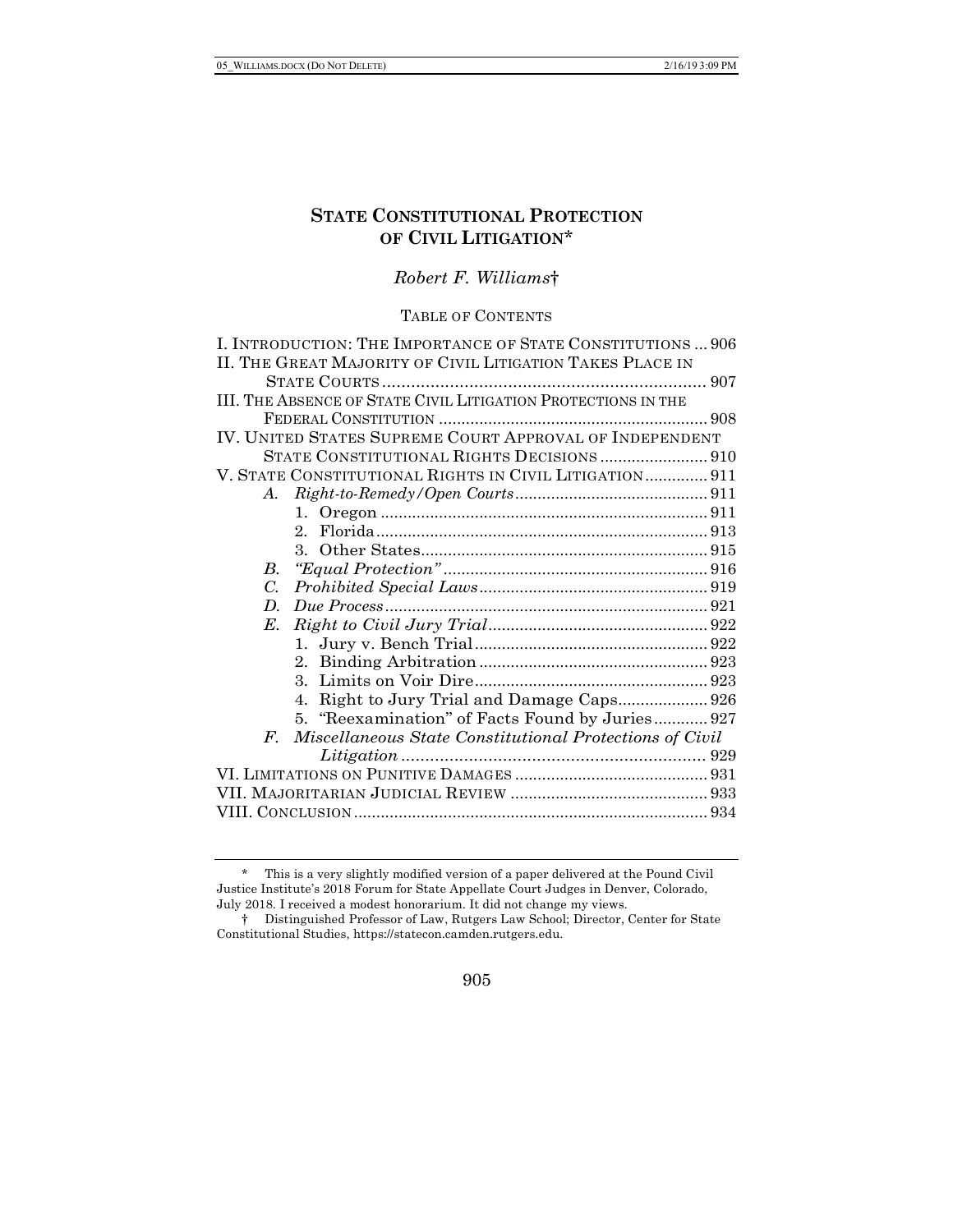*"Although the term 'American Constitution' is often used synonymously with 'Constitution of the United States,' the operational American constitution consists of the federal Constitution and the 50 state constitutions. Together, these 51 documents comprise a complex system of constitutional rule for a republic of republics."*<sup>1</sup>

#### I. INTRODUCTION: THE IMPORTANCE OF STATE CONSTITUTIONS

A standard account of American constitutionalism portrays the United States Constitution as enumerating certain powers for the federal government and leaving residual, plenary power to the states and the people.2 Thus, the U.S. Constitution is "incomplete" in the sense that it leaves to the states the great bulk of societal, economic, and moral issues to be treated within their "subnational" constitutional provisions and ordinary lawmaking powers. According to political scientist Daniel Elazar:

Were the federal constitution to stand alone, one could conclude that morality and government were entirely separated in the new American constitutional order. This is not, in fact, the case. Since both the federal constitution and the government it creates are incomplete and need the states to be complete, we must also look at the state constitutions to see what kind of liberty they are committed to protecting and fostering.3

Among the "liberty" interests that are thereby *left to the states*, and *their* state constitutions, are the rights of litigants in civil litigation heard by state courts. Of course many other matters of justice, such as workers' compensation, are also left entirely to the states and their constitutions.4 However, by contrast to the Federal Constitution, the constitutions of the states are "low-visibility" constitutions.5 Therefore, lawyers and some state

<sup>1.</sup> John Kincaid, *State Constitutions in the Federal System*, THE ANNALS OF THE AM. ACAD. POL. & SOC. SCI., Mar. 1988, at 12, 13.

<sup>2.</sup> ROBERT F. WILLIAMS, THE LAW OF AMERICAN STATE CONSTITUTIONS 3 (2009) [hereinafter WILLIAMS, AMERICAN STATE CONSTITUTIONS]. For another very important treatment of these issues, see Robert S. Peck & Erwin Chemerinsky, *The Right to Trial by Jury as a Fundamental and Substantive Right and Other Civil-Trial Constitutional Protections*, 96 OR. L. REV. 489, 541 (2018).

<sup>3.</sup> DANIEL J. ELAZAR, THE AMERICAN CONSTITUTIONAL TRADITION 169 (1988) (emphasis added); *see also* Donald S. Lutz, *The United States Constitution as an Incomplete Text*, THE ANNALS OF THE AM. ACAD. POL. & SOC. SCI., Mar. 1988, at 23, 23.

<sup>4.</sup> *See, e.g.*, Robert F. Williams, *Can State Constitutions Block the Workers' Compensation Race to the Bottom?*, 69 RUTGERS U. L. REV. 1081, 1117 (2017) [hereinafter Williams, *Race to the Bottom*].

<sup>5.</sup> WILLIAMS, AMERICAN STATE CONSTITUTIONS, *supra* note 2, at 1.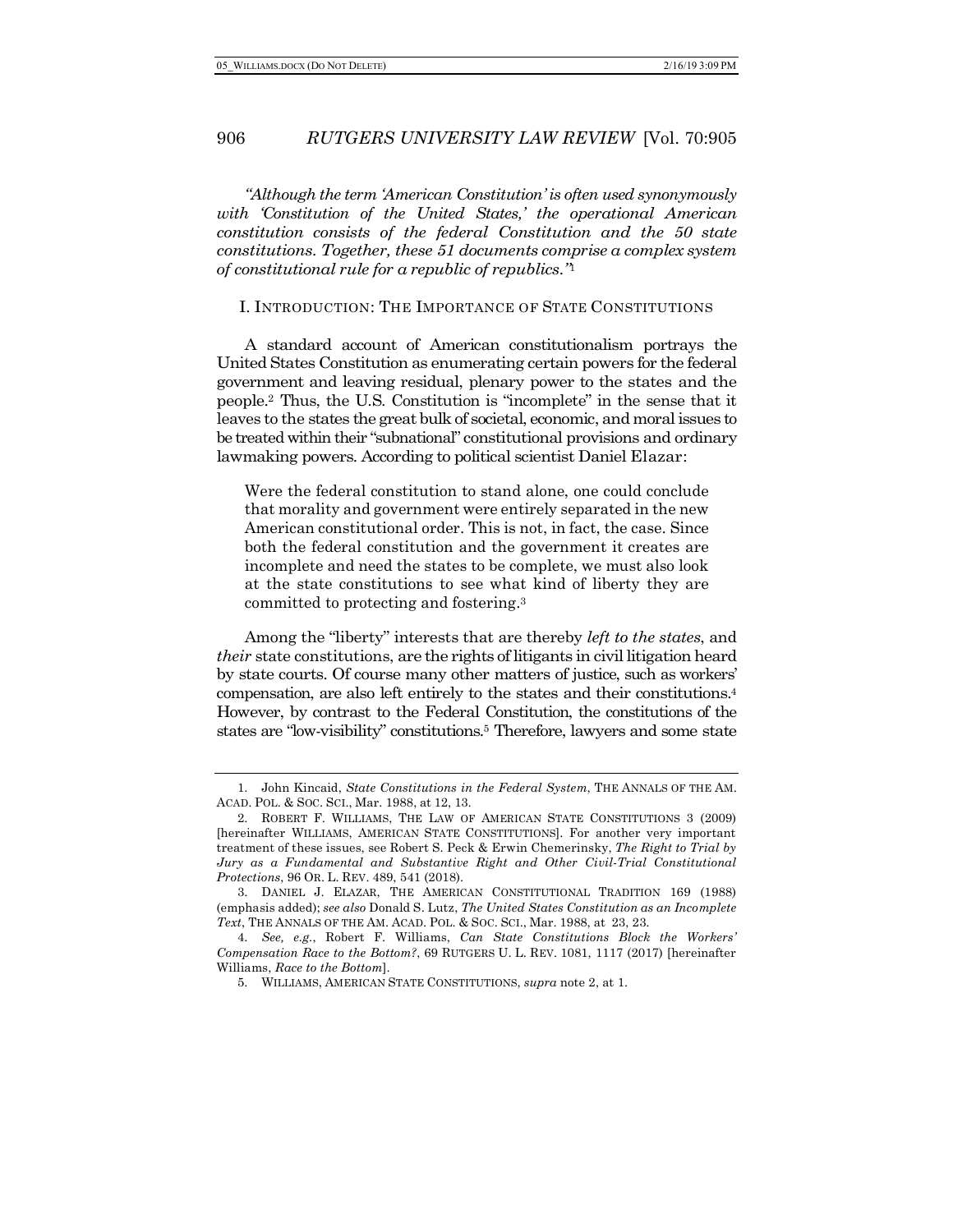court judges hearing civil cases, particularly new judges, may be less familiar with their more relevant state constitutions than with the less-relevant Federal Constitution. This is a very important point because these less-understood state constitutions, rather than the Federal Constitution, contain far more protections for civil litigation.

In our American system of *federal* constitutionalism, the fifty state constitutions are constrained by the Federal Supremacy Clause, but they may also operate independently of federal constitutional rights guarantees to provide more protective rights within a particular state. This is a very important feature of our constitutional system, particularly with respect to constitutional protections for civil litigation, which are virtually absent from the United States Constitution. Generally speaking, the state constitutions provide rights guarantees that are redundant, in the best, most protective, sense of the word.<sup>6</sup>

This paper is not intended as a comprehensive catalog of state constitutional provisions protecting state civil litigation and cases interpreting them. Rather, it is intended as an introduction to such "low-visibility" constitutional provisions and the contexts where they may be applied. In the American legal system, where the vast majority of civil litigation takes place in *state* courts, and in the virtual absence of Federal Constitutional protections, it is the *state* constitutions that will provide the only line of protection. They should be taken very seriously.

## II. THE GREAT MAJORITY OF CIVIL LITIGATION TAKES PLACE IN STATE COURTS

It is well known that the vast majority of civil litigation, although currently declining slightly, is filed in our state courts.7 Tort cases actually account for a fairly small percentage of the state court civil caseload.8 When contract actions are included, it is clear that literally millions of civil actions are filed in the state courts.9 By contrast, in 2017, only slightly more than 292,000 civil actions of all kinds were filed in

<sup>6.</sup> Goodwin Liu, *State Constitutions and the Protection of Individual Rights: A Reappraisal*, 92 N.Y.U. L. REV. 1307, 1335 (2017). *See generally* William J. Brennan, Jr., *State Constitutions and the Protection of Individual Rights*, 90 HARV. L. REV. 489, 491–502 (1977).

<sup>7.</sup> NAT'L CTR. FOR STATE COURTS, EXAMINING THE WORK OF STATE COURTS: AN OVERVIEW OF 2015 STATE COURT CASELOADS 2 (2016).

<sup>8.</sup> *Id.* at 8.

<sup>9.</sup> *Id.* at 7.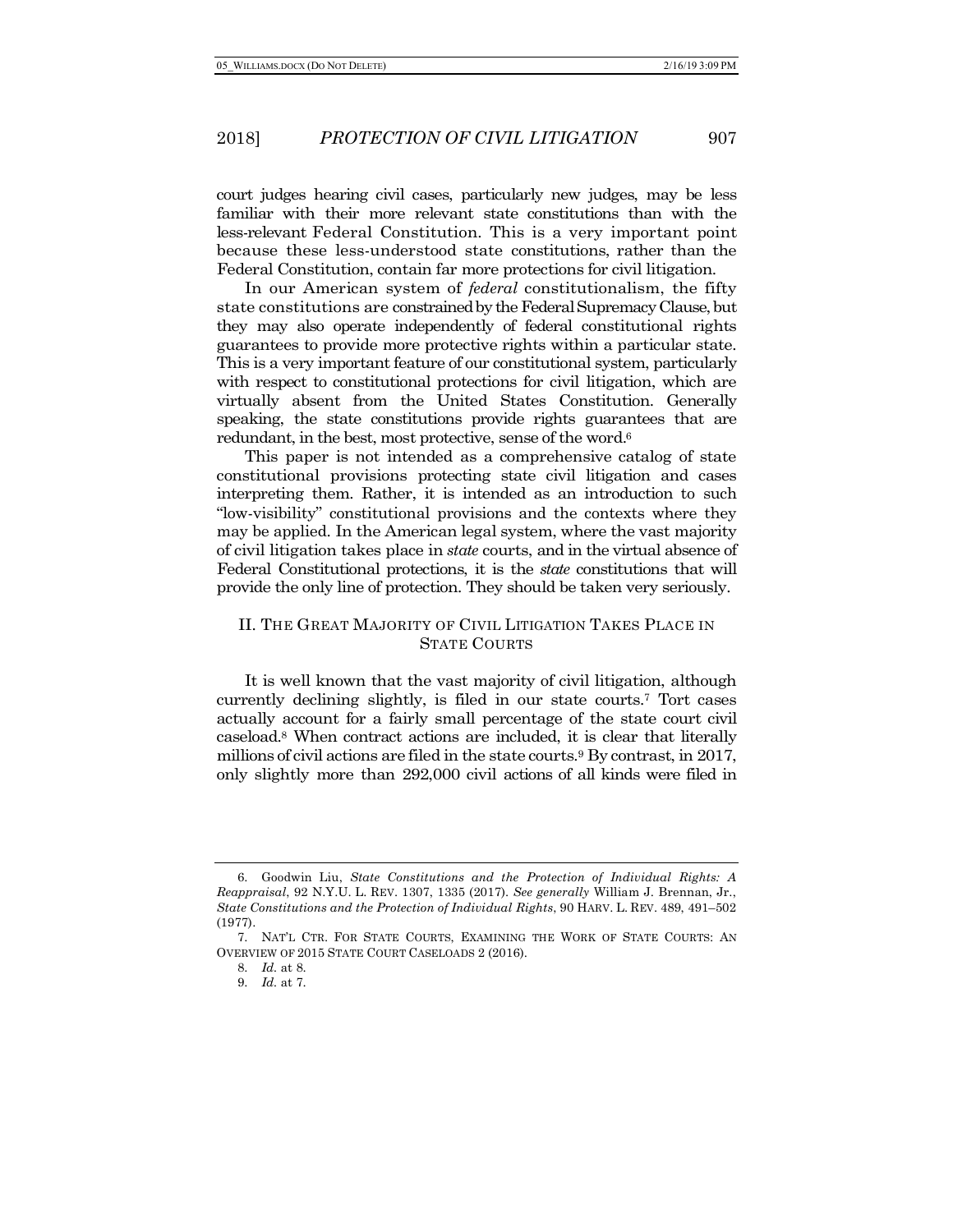federal district courts.10 It is thus clear that the basic duty to protect access to a fair system of civil litigation is a *state* duty. It is a duty that often must be shouldered by state *courts*.

### III. THE ABSENCE OF STATE CIVIL LITIGATION PROTECTIONS IN THE FEDERAL CONSTITUTION

There is very little in the United States Constitution that provides protection for civil litigation in *state* courts. Broad federal constitutional guarantees of equal protection and due process provide little protection in this context of economic regulation and deference to the states.

The Seventh Amendment to the United States Constitution provides:

In Suits at common law, where the value in controversy shall exceed twenty dollars, the right of trial by jury shall be preserved, and no fact tried by a jury, shall be otherwise reexamined in any Court of the United States, than according to the rules of the common law.11

Many people, including some lawyers and judges, assume that this federal constitutional guarantee applies to civil litigation in state courts. Importantly, however, unlike the Sixth Amendment right to jury trial in criminal cases, that is not the case, because the Seventh Amendment has never been "incorporated" into the Due Process Clause of the Fourteenth Amendment to apply to the states.12 By contrast, virtually every state has at least one explicit guarantee of a right to jury trial in civil cases. So, under the Federal Constitution there is, quite simply, no right to a jury trial in state civil cases. In other words, despite the "nationalization of civil liberties" in the last half of the twentieth century,13 the Seventh Amendment is one of the very few provisions of the

<sup>10.</sup> U.S. COURTS, U.S. DISTRICT COURTS—CIVIL FEDERAL JUDICIAL CASELOAD STATISTICS (2017), http://www.uscourts.gov/statistics/table/c/federal-judicial-caseloadstatistics/2017/03/31.

<sup>11.</sup> U.S. CONST. amend. VII. *See generally* Edith Guild Henderson, *The Background of the Seventh Amendment*, 80 HARV. L. REV. 289, 290 (1966); Charles W. Wolfram, *The Constitutional History of the Seventh Amendment*, 57 MINN. L. REV. 639, 646 (1973).

<sup>12.</sup> McDonald v. City of Chicago, 561 U.S. 742, 764 n.13 (2010); Minneapolis & St. Louis R.R. v. Bombolis, 241 U.S. 211, 217 (1916); Sofie v. Fibreboard Corp., 771 P.2d 711, 716 (Wash. 1989) (en banc). Senator Sheldon Whitehouse of Rhode Island has argued that the Supreme Court should incorporate the Seventh Amendment to apply to the states. Sheldon Whitehouse, *Restoring the Civil Jury's Role in the Structure of Our Government*, 55 WM. & MARY L. REV. 1241, 1273–74 (2014); *see also* Peck & Chemerinsky, *supra* note 2, at 554–58.

<sup>13.</sup> RICHARD C. CORTNER, THE SUPREME COURT AND THE SECOND BILL OF RIGHTS: THE FOURTEENTH AMENDMENT AND THE NATIONALIZATION OF CIVIL LIBERTIES 279 (1981).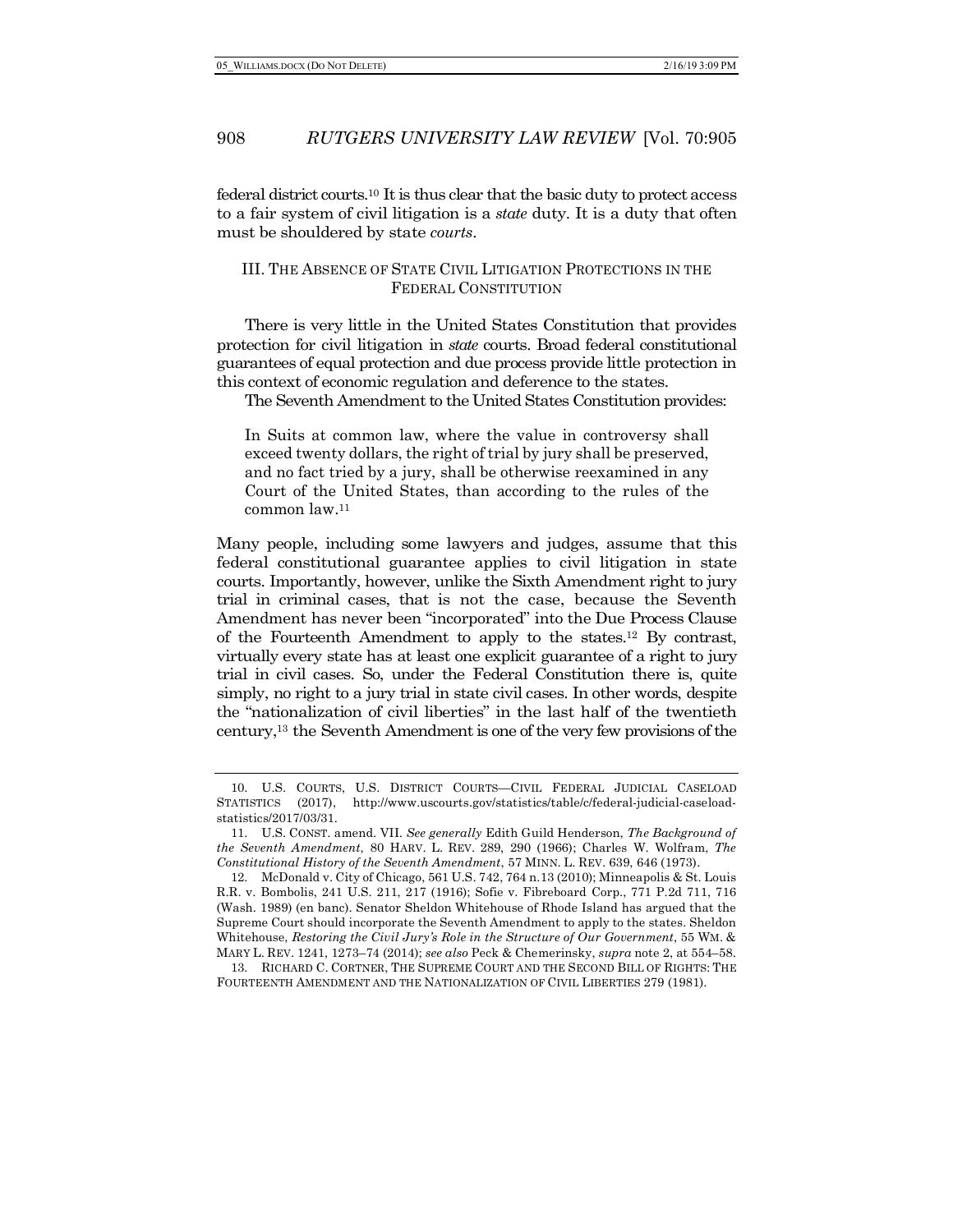Federal Bill of Rights that has never been, and probably never will be, applied to the *states* so as to govern civil litigation in the state courts. It only applies to civil jury trials in *federal* court.

This is quite unusual, because, with most of the provisions of the Federal Bill of Rights, similar state constitutional guarantees are often (improperly) seen as "redundant," or as a "fallback" source of rights.14 By contrast, here, the *state* constitutional guarantees of jury trial rights serve as the primary, rather than as secondary, constitutional guarantees. As a consequence, although Federal Seventh Amendment cases can certainly be persuasive in state courts applying their state constitutional jury trial guarantees, such federal cases should not cast a "shadow"15 or shine a "glare"16 over the proceedings, as is often the case in other constitutional litigation. State court interpretation of state constitutional jury trial rights thus proceeds in complete independence from federal interpretations of the Seventh Amendment.

Federal constitutional interpretations often exert a kind of "gravitational pull" on interpretations of identical or similar state constitutional provisions.17 However, according to Professor Scott Dodson:

Constitutional law often involves sensitive and important policy matters, on which local preferences tend to be stronger, more unified, and more extreme than national preferences. Further, state constitutions have a different history and erect a different governmental structure than the federal Constitution. Finally, constitutional governance is the most prominent feature of popular sovereignty, a cherished American ideal. These factors suggest that states should exercise independence in state constitutionalism, relying on the preferences of their particular populaces, with sensitivity to the nuances of their state governmental structures.18

Again, Seventh Amendment jurisprudence may provide useful perspective for state judges interpreting their state constitutional civil jury

<sup>14.</sup> *See, e.g.*, James A. Gardner, *The Failed Discourse of State Constitutionalism*, 90 MICH. L. REV. 761, 824 (1992).

<sup>15.</sup> Robert F. Williams, *In the Supreme Court's Shadow: Legitimacy of State Rejection of Supreme Court Reasoning and Result*, 35 S.C. L. REV. 353, 356 (1984).

<sup>16.</sup> Robert F. Williams, *In the Glare of the Supreme Court: Continuing Methodology and Legitimacy Problems in Independent State Constitutional Rights Adjudication,* 72 NOTRE DAME L. REV. 1015, 1027, 1031 (1997).

<sup>17.</sup> Scott Dodson, *The Gravitational Force of Federal Law*, 164 U. PA. L. REV. 703, 705 (2016).

<sup>18.</sup> *Id.* at 724–25.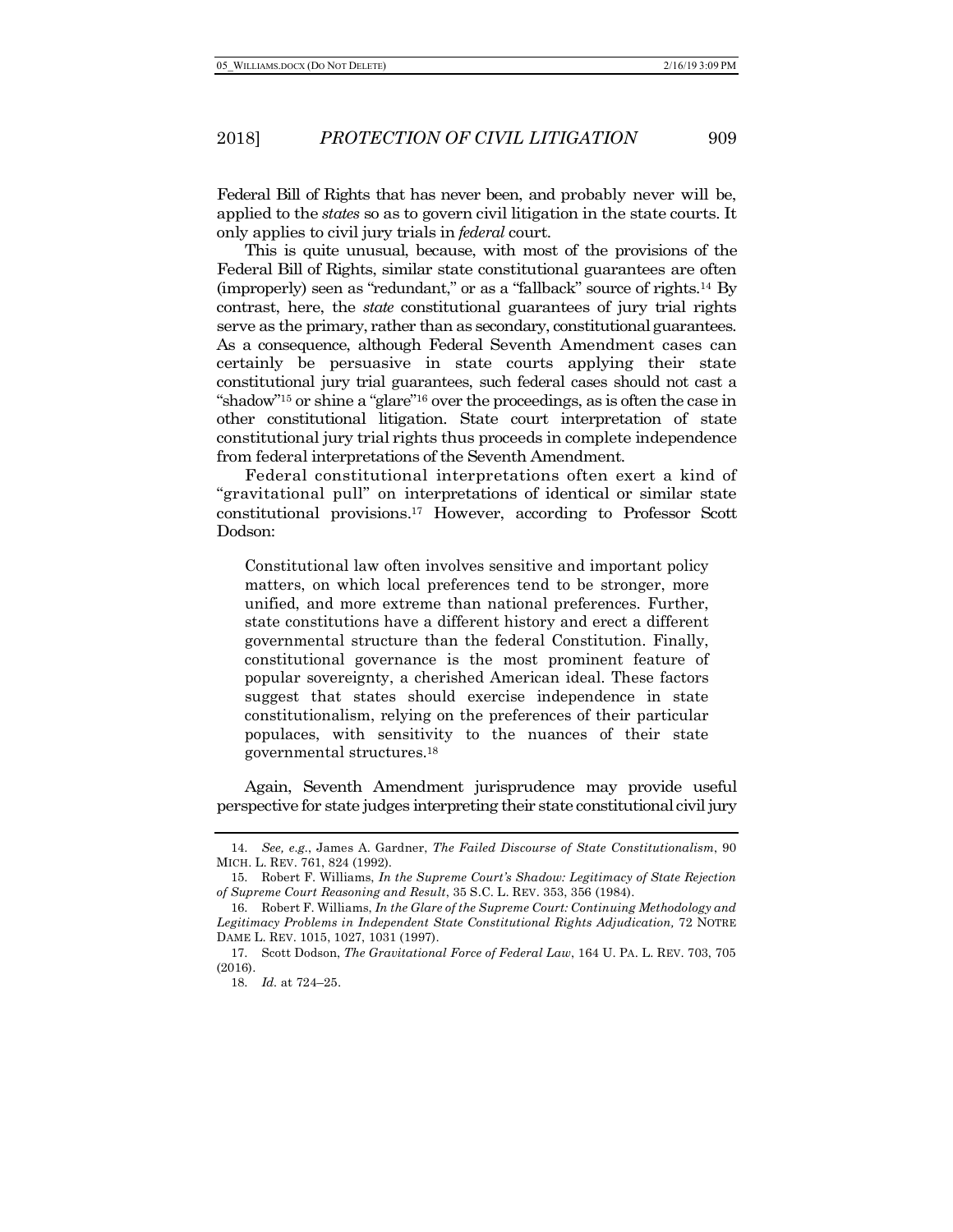trial guarantees, but it is in no sense binding. State constitutional jury trial guarantees for civil litigation must be applied independently.

### IV. UNITED STATES SUPREME COURT APPROVAL OF INDEPENDENT STATE CONSTITUTIONAL RIGHTS DECISIONS

The following 1982 statement by Justice Stevens for a Supreme Court *majority* is important:

As a number of recent State Supreme Court decisions demonstrate, a state court is entirely free to read its own State's constitution more broadly than this Court reads the Federal Constitution, or to reject the mode of analysis used by this Court in favor of a different analysis of its corresponding constitutional guarantee.19

As indicated by the above quote, the United States Supreme Court is comfortable, or even in a sense encouraging, in its acknowledgement that state courts are free, under their own state constitutions or even statutes, court rules, and common law, to render decisions that are more protective than the Supreme Court's interpretations of federal constitutional rights, which establish a national minimum standard under the United States Constitution's Supremacy Clause.20 Therefore, it is not only in the Court's *dissenting opinions* that state courts are encouraged to "diverge" from the national minimum standard of rights,21 but also in the opinions of the majority members of the Court. Again, state judges should take heed of the Court's statements such as those quoted above, and similar statements such as: "Our reasoning in *Lloyd*, however, does not *ex proprio vigore* limit the authority of the State to exercise its police power or its sovereign right to adopt in its own Constitution individual liberties more expansive than those conferred by the Federal Constitution."22 Justice Scalia, in a death penalty sentencing case, noted: "The state courts may experiment all they want with their own constitutions, and often do in the wake of this Court's

<sup>19.</sup> City of Mesquite v. Aladdin's Castle, Inc., 455 U.S. 283, 293 (1982) (citing William J. Brennan, Jr., *State Constitutions and the Protection of Individual Rights*, 90 HARV. L. REV. 489 (1977)).

<sup>20.</sup> *See* U.S. CONST. art. VI, cl. 2.

<sup>21.</sup> *See, e.g.*, Michigan v. Mosley, 423 U.S. 96, 120 (1975) (Brennan, J., dissenting).

<sup>22.</sup> Pruneyard Shopping Ctr. v. Robbins, 447 U.S. 74, 81 (1980); *accord* Florida v. Powell, 559 U.S. 50, 59 (2010); Arizona v. Evans, 514 U.S. 1, 8 (1995); Nichols v. United States, 511 U.S. 738, 748–49 n.12 (1994); Oregon v. Hass, 420 U.S. 714, 719 (1975); Cooper v. California, 386 U.S. 58, 62 (1967); Minnesota v. National Tea Co., 309 U.S. 551, 557 (1940).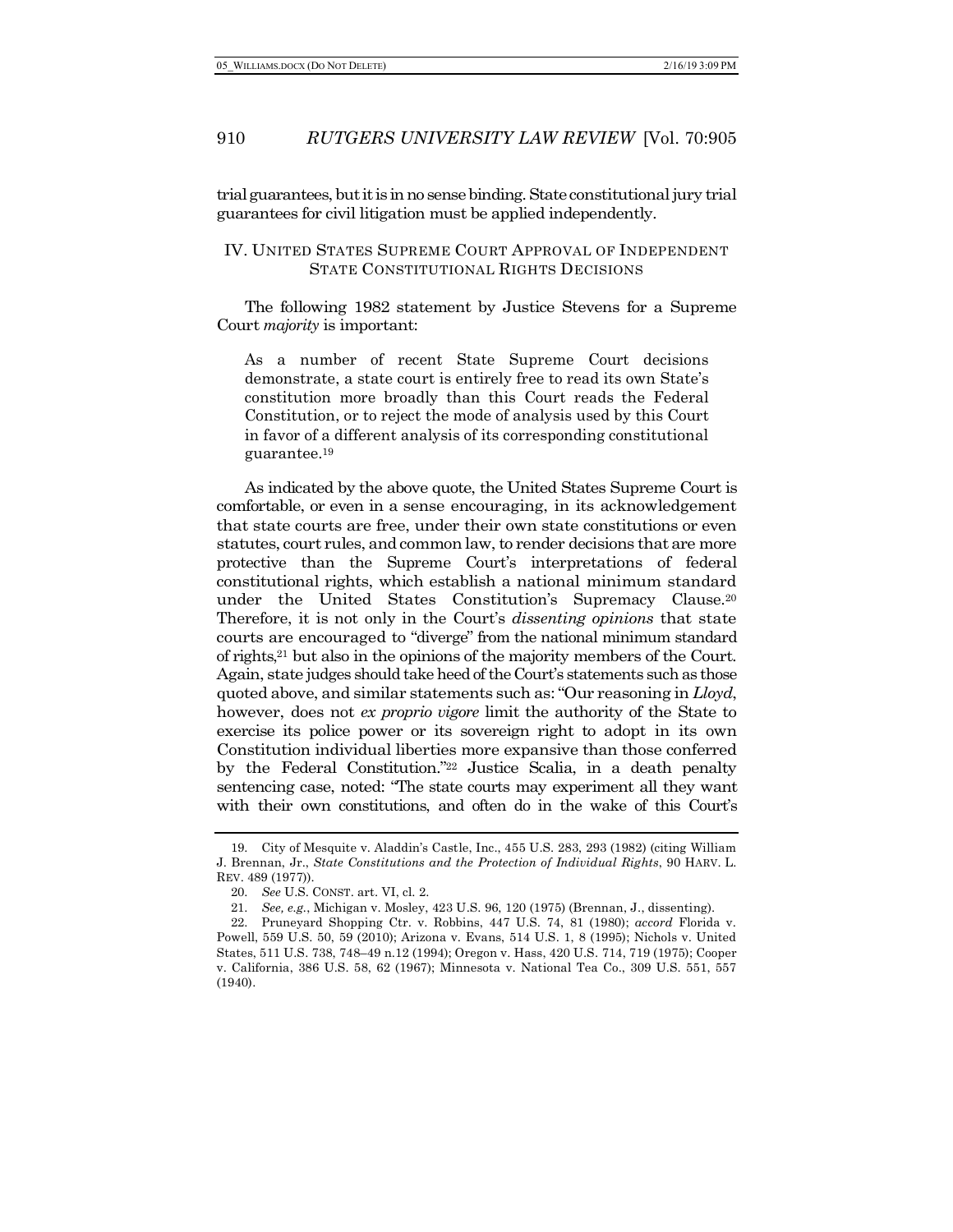decisions."23 Based on all of these statements, state judges should not feel any discomfort in "going beyond" the Supreme Court or even in disagreeing with it in the process of interpreting their own state constitutions.

#### V. STATE CONSTITUTIONAL RIGHTS IN CIVIL LITIGATION

#### *A. Right-to-Remedy/Open Courts*

At the time the Federal Bill of Rights was being considered, a guarantee of a "right-to-remedy," or "open courts," was considered but not proposed to the states.24 These provisions, dating back to Magna Carta, appear in the state constitutions of thirty-nine states.25

#### 1. Oregon

The Oregon Supreme Court issued a very important remedy guarantee/open courts decision in 2001 with *Smothers v. Gresham Transfer, Inc*.26 In *Smothers*, an employee filed for workers' compensation benefits, alleging that he sustained a "compensable injury" from exposure to chemical mist and fumes in the workplace.27 His claim was rejected by the Workers' Compensation Board on the ground that the exposure to the mist and fumes was not a "major contributing cause" of his medical condition.28 The employee filed a tort action but was met with a defense based on the "exclusive remedy" bar contained in the workers' compensation statute.29 The circuit court agreed, observing that the state legislature had amended the workers' compensation law in 1995 to provide that, even if a worker's injury was not compensable, still no tort suit could be brought.30

On appeal, the Oregon Supreme Court held that result—where a worker could not bring a tort suit even if his or her injury was not

<sup>23.</sup> Kansas v. Carr, 136 S. Ct. 633, 641 (2016).

<sup>24.</sup> David Schuman, *The Right to a Remedy*, 65 TEMP. L. REV. 1197, 1199–1200 (1992) [hereinafter Schuman, *Remedy*] (citing BERNARD SCHWARTZ, THE BILL OF RIGHTS: A DOCUMENTARY HISTORY 967–68 (1971)); *see also*, Jonathan M. Hoffman, *Questions Before Answers: The Ongoing Search to Understand the Origins of the Open Courts Clause*, 32 RUTGERS. L.J. 1005, 1005 (2001) [hereinafter Hoffman, *Questions*]; David Schuman, *Oregon's Remedy Guarantee: Article I, Section 10 of the Oregon Constitution*, 65 OR. L. REV. 35, 39–40 (1986).

<sup>25.</sup> Hoffman, *Questions*, *supra* note 24, at 1005–06, 1005 n.1.

<sup>26.</sup> 23 P.3d 333, 362 (Or. 2001), *overruled by* Horton v. Or. Health & Sci. Univ., 376 P.3d 998, 1005 (Or. 2016).

<sup>27.</sup> *Id.* at 336.

<sup>28.</sup> *Id.*

<sup>29.</sup> *Id.*

<sup>30.</sup> *Id.* at 337–38.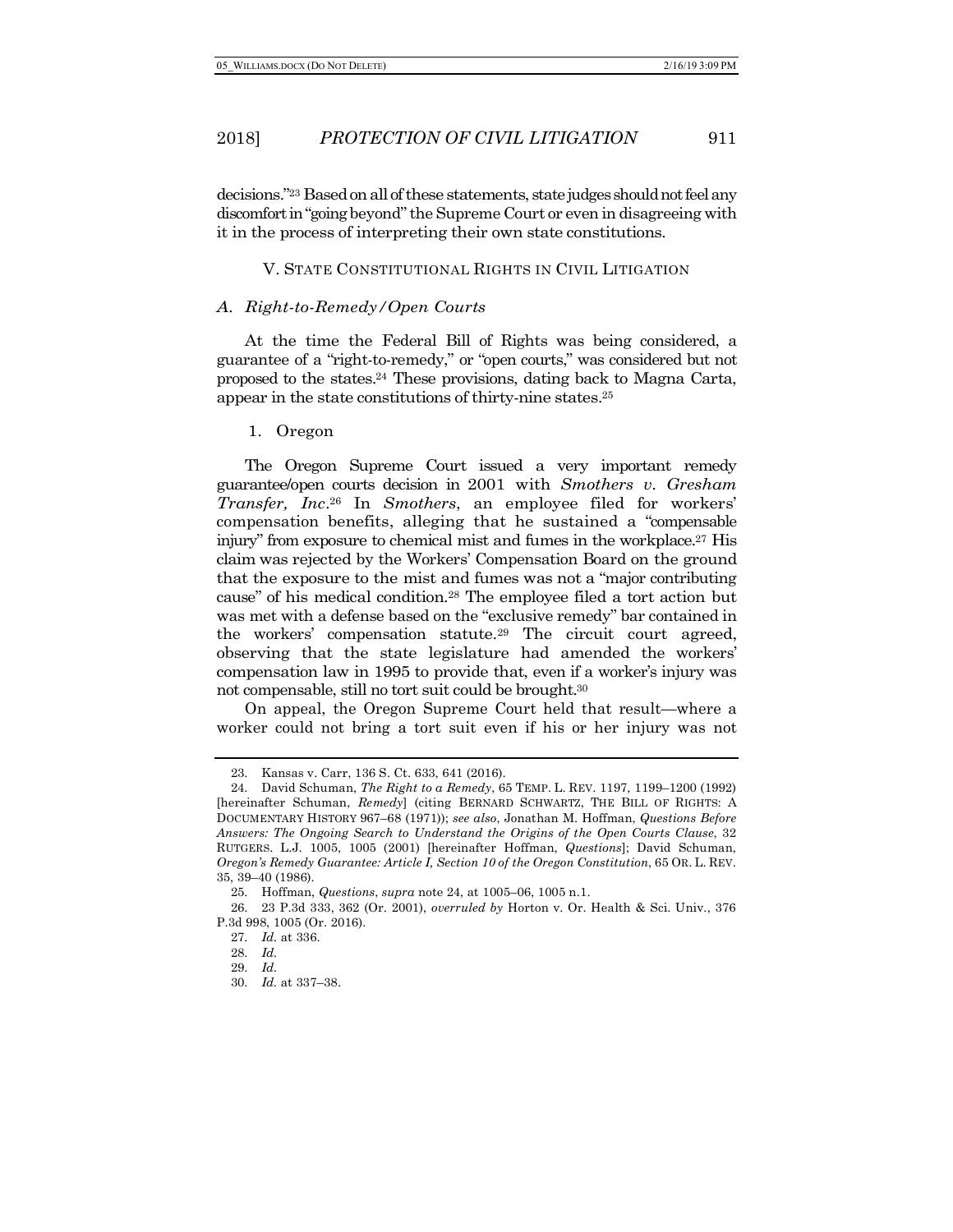compensable—violated the state constitution's right to remedy guarantee. <sup>31</sup> The court carried out an extensive historical analysis of the constitutional provision and concluded that it operated substantively to prohibit the legislature from abolishing a common law cause of action without providing an adequate substitute.<sup>32</sup> The court held:

Although this court has held that the remedy clause preserves common-law rights of action, it never has held that the remedy clause prohibits the legislature from changing a common-law remedy or form of procedure, attaching conditions precedent to invoking the remedy, or perhaps even abolishing old remedies and substituting new remedies. That is, the court never has held that the remedy clause freezes in place common-law remedies. However, just as the legislature cannot deny a remedy entirely for injury to constitutionally protected common-law rights, neither can it substitute an "emasculated remedy" that is incapable of restoring the right that has been injured.33

In 2016, the Oregon Supreme Court revisited this and several other issues in *Horton v. Oregon Health & Science University*―a case that arose under the State Tort Claims Act where, without a legislative waiver, the governmental entity would have been protected by sovereign immunity.34 The court made a new analysis of the deep constitutional history behind remedy guarantee/open courts provisions, and this time concluded that the right-to-remedy clause did *not* impose substantive limits on the legislature's modification or elimination of common law claims.35 The court concluded that, at least in the state tort claim context, the damage cap was constitutional.36

<sup>31.</sup> *Id.* at 362; OR. CONST. art. I, § 10.

<sup>32.</sup> *Smothers*, 23 P.3d at 359–61.

<sup>33.</sup> *Id.* at 354 (citations omitted) (citing West v. Jaloff, 232 P. 642, 645 (Or. 1925)); *see also* Clarke v. Or. Health Scis. Univ., 175 P.3d 418, 434 (Or. 2007) (upholding a Tort Claims Act damage cap in an action against a *governmental* defendant but striking it down under the right-to-remedy/open courts provision in the action against public employees in their individual capacities).

<sup>34.</sup> 376 P.3d 998, 1028–29 (Or. 2016). For a detailed critique of the *Horton* decision, see Travis Eiva, *The Constitutional Authority of Oregon Juries: Drawing the Line on Legislative Encroachment*, 96 OR. L. REV. 599, 604 (2018). *See also* Peck & Chemerinsky, *supra* note 2, at 540–52. These articles appear in a symposium that contains several other articles on *Horton*.

<sup>35.</sup> *Horton*, 376 P.3d at 1016–21; *Id.* at 1051–54 (Landau, J., concurring); *see* Kathryn H. Clarke, *Foreword: Fundamental Rights or Paper Tigers?*, 96 OR. L. REV. 479, 485–86 (2018).

<sup>36.</sup> *Horton*, 376 P.3d at 1046.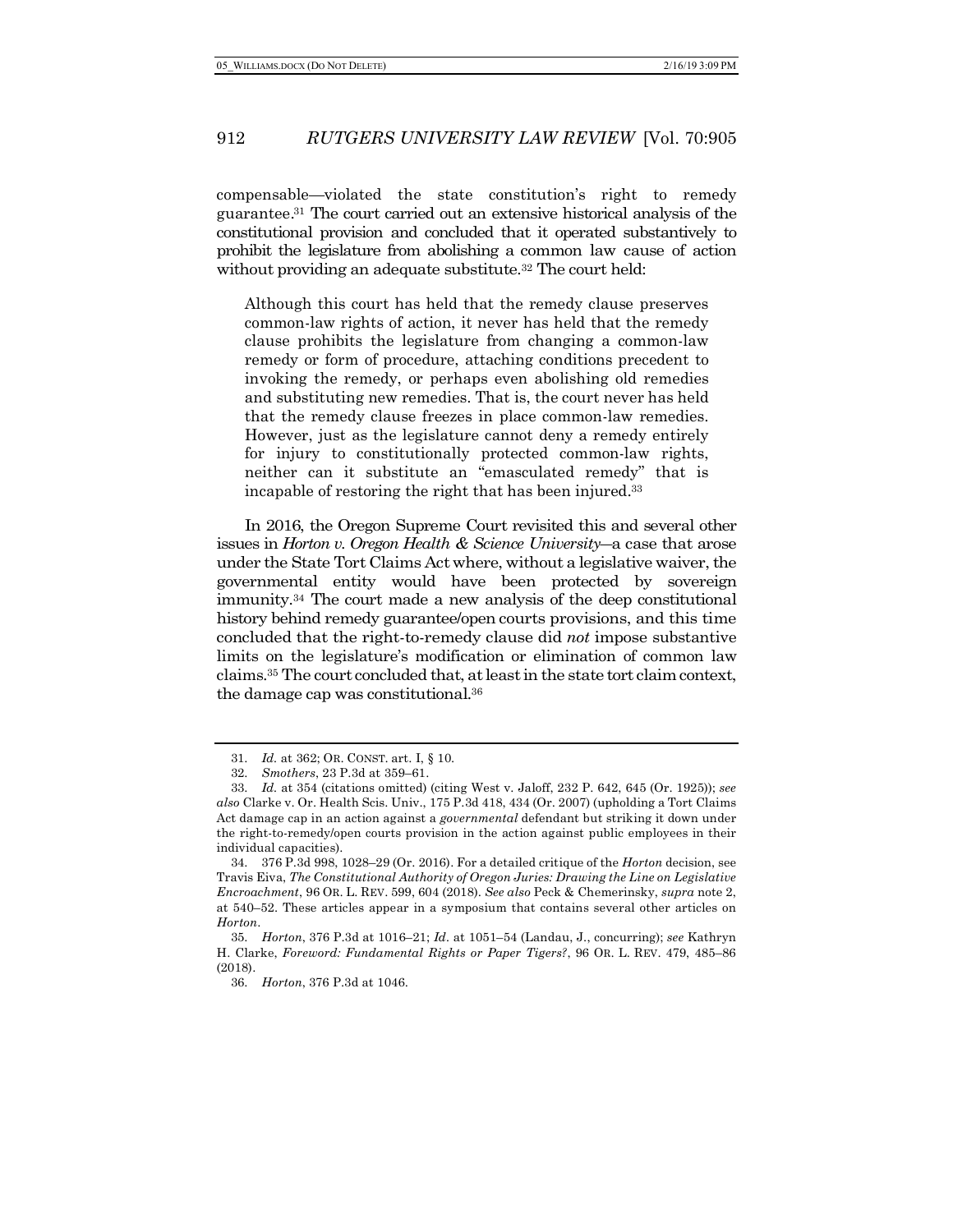The *Horton* court appears to have taken care to avoid the appearance of an across-the-board holding in favor of damage caps. In *Bundy v. NuStar GP, LLC*,37 the Oregon Supreme Court acknowledged the limit of its "overruling" of *Smothers*, writing that "[t]his court in *Horton* overruled the construction of the remedy clause on which *Smothers* relied. But *Horton* did not specifically overrule *Smothers*'[s] ultimate holding that injured workers who 'receive no compensation benefits' have a constitutional right to pursue a civil action for their injury."38

*Horton* has since been applied by the Oregon Court of Appeals to invalidate application of the cap on noneconomic damages in two cases: *Vasquez v. Double Press MFG., Inc.*, <sup>39</sup> currently on review to the Oregon Supreme Court; and *Rains v. Stayton Builders Mart, Inc*. <sup>40</sup> It has also cited *Horton* to invalidate a portion of Oregon's dram shop act that eliminates a cause of action by an overserved patron who suffers injury as a result of his own intoxication.41

#### 2. Florida

Florida's right-to-remedy guarantee, article I, section 21 provides: "The courts shall be open to every person for redress of any injury, and justice shall be administered without sale, denial or delay."42 The Florida Supreme Court began its serious enforcement of this provision when the Florida Legislature enacted a no-fault automobile insurance statute, providing that there would be no remedy for property damage to an automobile under the amount of five hundred fifty dollars if the automobile was uninsured for such damage.43 In the landmark decision of *Kluger v. White*, the Florida Supreme Court struck down this statutory limit on a negligence cause of action.<sup>44</sup> The court annunciated the following test:

We hold, therefore, that where a right of access to the courts for redress for a particular injury has been provided by statutory law predating the adoption of the Declaration of Rights of the Constitution of the State of Florida, or where such right has

<sup>37.</sup> 407 P.3d 801 (Or. 2017).

<sup>38.</sup> *Id.* at 805 n.10 (citations omitted) (citing *Horton*, 376 P.3d at 1027; *Smothers*, 23 P.3d at 357).

<sup>39.</sup> 406 P.3d 225, 237 (Or. Ct. App. 2017), *review allowed*, 415 P.3d 580 (Or. 2018).

<sup>40.</sup> 410 P.3d 336, 347 (Or. Ct. App. 2018) (since settled).

<sup>41.</sup> Schutz v. La Costita III, Inc., 406 P.3d 66, 68, 73 (Or. Ct. App. 2017), *review allowed*, 416 P.3d 1096 (Or. 2018).

<sup>42.</sup> FLA. CONST. art. I, § 21.

<sup>43.</sup> Kluger v. White, 281 So. 2d 1, 2–3 (Fla. 1973).

<sup>44.</sup> *Id.* at 4.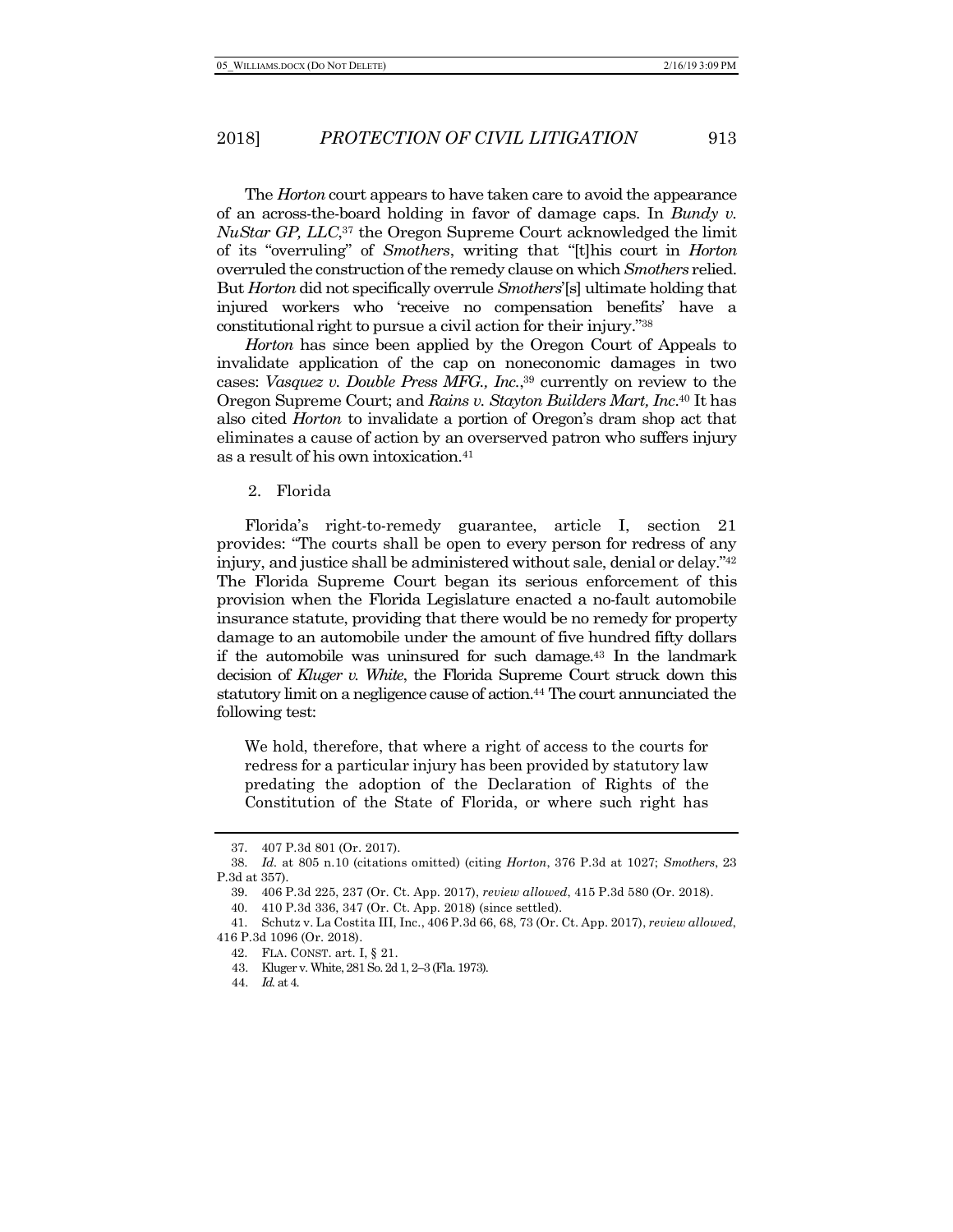become a part of the common law of the State . . . the Legislature is without power to abolish such a right without providing a reasonable alternative to protect the rights of the people of the State to redress for injuries, unless the Legislature can show an overpowering public necessity for the abolishment of such right, and no alternative method of meeting such public necessity can be shown.45

This interpretation of the right-to-remedy clause can be seen as setting up a kind of "grand bargain" test: the legislature may eliminate or modify common law or statutory remedies, but only if it provides an adequate substitute or can justify its change by an "overpowering public necessity."46

*Kluger* set the stage for the development of an independent state constitutional jurisprudence of the right-to-remedy in Florida. A line of cases dealing with limitations on causes of action, or on damages, has ensued, and is very much alive today.

In 1987 the Florida Supreme Court struck down a "tort reform" provision capping all noneconomic damages under the authority of *Kluger*. <sup>47</sup> The court concluded that the statute failed to provide any "commensurate benefit" for imposition of the damage cap.48 The statute failed the "grand bargain" test and was held unconstitutional.49

However, in 1993 the Florida Supreme Court upheld under the *Kluger* test a statute imposing a cap on noneconomic damages in medical malpractice claims "when a party requests arbitration."50 The court found that the arbitration statutes did provide a "commensurate benefit," and that, in any event, the "medical malpractice insurance crisis" provided an "overpowering public necessity" justifying the damage cap.51 Thus, it held, the statute passed the "grand bargain" test.52

In 2016, in a workers' compensation context, the Florida Supreme Court considered a gap between the statutory 104-week cap on temporary total disability benefits and the point at which a claimant reached "maximum medical improvement" but is "totally disabled."53 The injured worker would have no benefits during that period. The Florida Supreme

<sup>45.</sup> *Id.*

<sup>46.</sup> Williams, *Race to the Bottom*, *supra* note 4, at 1099; *Kluger*, 281 So. 2d at 4.

<sup>47.</sup> Smith v. Dep't of Ins., 507 So. 2d 1080, 1088–89 (Fla. 1987) (per curiam).

<sup>48.</sup> *Id.* at 1088.

<sup>49.</sup> *Id.* at 1088–89.

<sup>50.</sup> Univ. of Miami v. Echarte, 618 So. 2d 189, 190 (Fla. 1993).

<sup>51.</sup> *Id.* at 194, 195, 196 (quoting *Kluger*, 281 So. 2d at 4).

<sup>52.</sup> *Id.* at 195.

<sup>53.</sup> Westphal v. City of St. Petersburg, 194 So. 3d 311, 314 (Fla. 2016).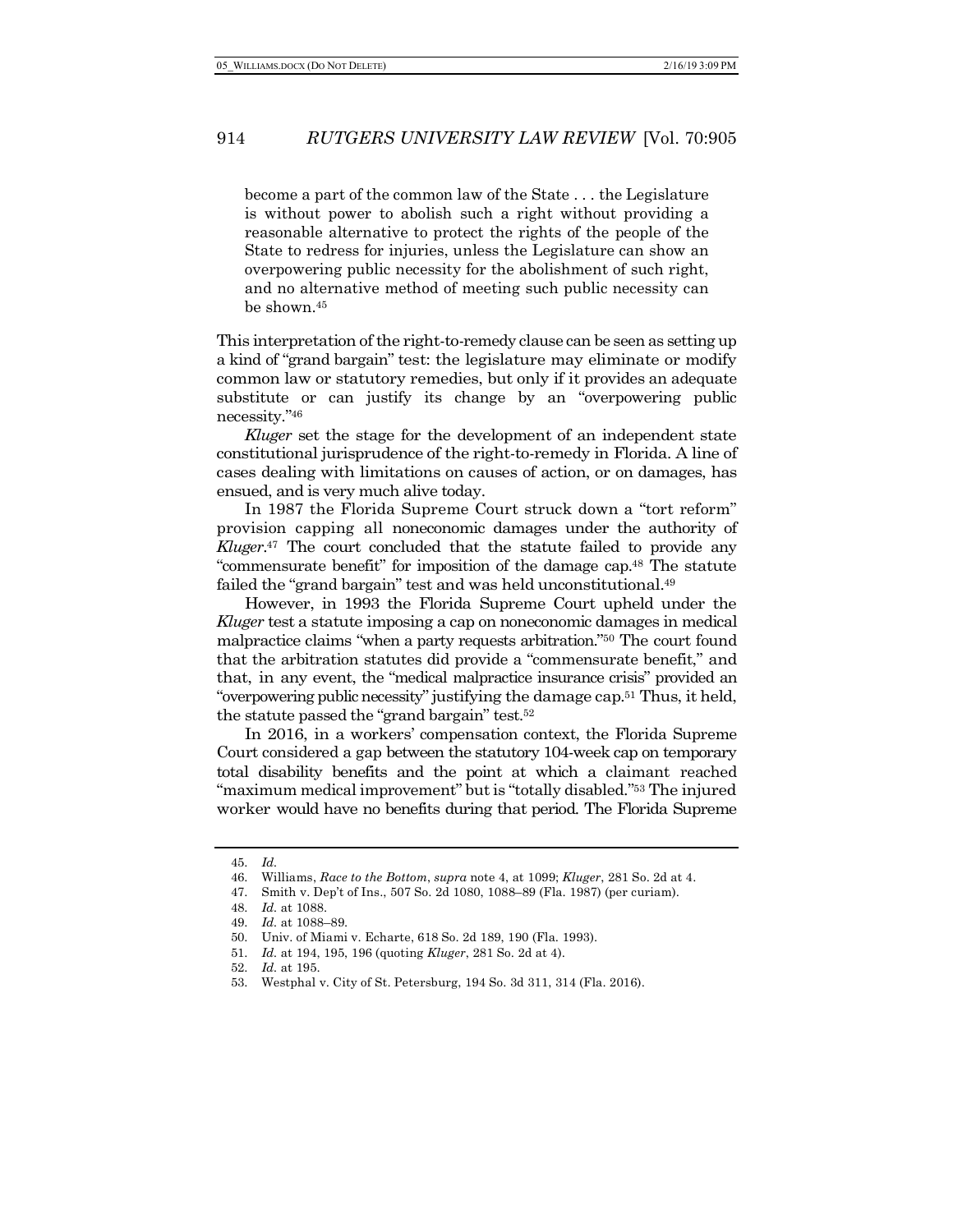Court struck down that statutory provision, citing *Kluger*. <sup>54</sup> The court stated:

The "reasonable alternative" test is then the linchpin and measuring stick, and this Court has undoubtedly upheld as constitutional many limitations on workers' compensation benefits as benefits have progressively been reduced over the years and the statutory scheme *changed to the detriment of the injured worker*.

But, there must eventually come a "tipping point," where the diminution of benefits becomes so significant as to constitute a *denial* of benefits—thus creating a constitutional violation.55

. . . .

. . . . Where totally disabled workers can be routinely denied benefits for an indefinite period of time, and have no alternative remedy to seek compensation for their injuries, something is drastically, fundamentally, and constitutionally wrong with the statutory scheme.56

3. Other states

Again, appearing in the constitutions of thirty-nine states, the right-to-remedy or open-court provisions seem to be the most widely available protections for civil litigation in state courts.57 There is very thorough, fifty-state coverage of this, and many other state constitutional rights provisions, in Professor Jennifer Friesen's treatise,58 as well as

<sup>54.</sup> *Id.* at 327 (citing Kluger v. White, 281 So. 2d 1, 4 (Fla. 1973)).

<sup>55.</sup> *Id.* at 323 (first emphasis added).

<sup>56.</sup> *Id.* at 330 (Lewis, J., concurring).

<sup>57.</sup> Schuman, *Remedy*, *supra* note 24, at 1200; *see* Dan Friedman, Jackson v. Dackman Co.: *The Legislation Modification of Common Law Tort Remedies Under Article 19 of the Maryland Declaration of Rights*, 77 MD. L. REV. 949, 978–82 (2018); *see also* Jackson v. Dackman Co., 30 A.3d 854, 865 (Md. 2011) (striking down statutory modification of tort remedy for lead paint poisoning).

<sup>58.</sup> 1 JENNIFER FRIESEN, STATE CONSTITUTIONAL LAW: LITIGATING INDIVIDUAL RIGHTS, CLAIMS, AND DEFENSES ch. 6 (4th ed. 2006). This chapter concludes with Appendix 6, which collects all of the states' provisions.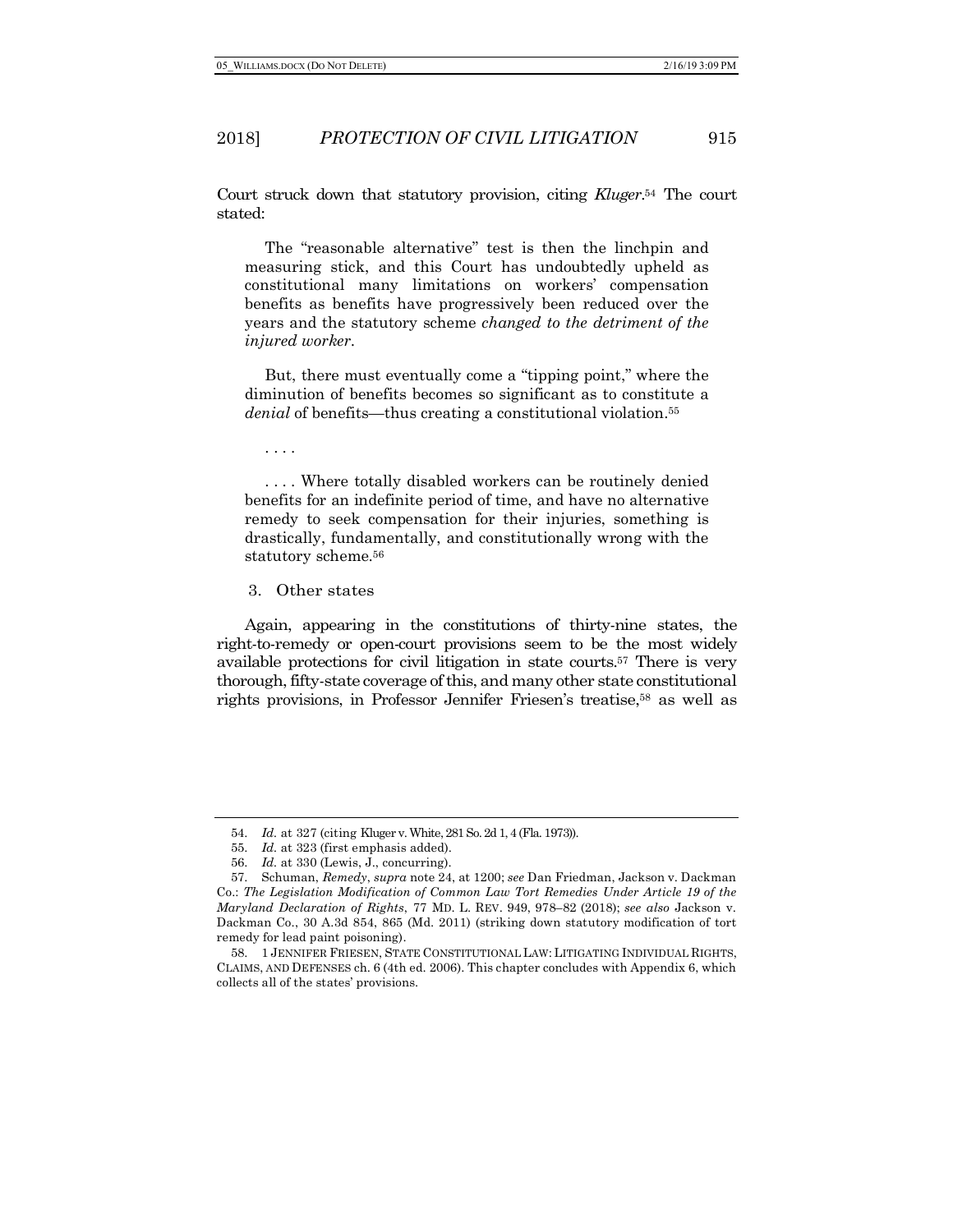extensive law review literature.59 A key question under these provisions is whether they operate to limit substantive legislation interfering with civil litigation or, rather, only to protect procedural rights in the judicial branch.60 The latter is a minority view, but it is reflected in Oregon's recent *Horton* decision.<sup>61</sup>

#### *B. "Equal Protection''*

The Fourteenth Amendment's Equal Protection Clause certainly applies to the states, but is among the most "underenforced" provisions in the Federal Constitution.62 By contrast, states have a variety of equality guarantees, many of which do not even refer to "equal protection."63 The Florida Supreme Court has rendered a number of very important civil litigation decisions applying the rational basis test under its state

60. *See, e.g.*, Meech v. Hillhaven West, Inc., 776 P.2d 488, 493 (Mont. 1989); Schuman, *Remedy*, *supra* note 24, at 1200–01.

61. Horton v. Or. Health & Sci. Univ., 376 P.3d 998, 1044 (Or. 2016).

Institutional rather than analytical reasons appear to have prompted the broad exclusion of state tax and regulatory measures from the reach of the equal protection construct fashioned by the federal judiciary. This is what creates the disparity between this construct and a true conception of equal protection, and thus substantiates the claim that equal protection is an underenforced constitutional norm.

63. WILLIAMS, AMERICAN STATE CONSTITUTIONS, *supra* note 2, at 209.

<sup>59.</sup> *See, e.g.*, Jonathan M. Hoffman, *By the Course of Law: The Origins of the Open Courts Clause of State Constitutions*, 74 OR. L. REV. 1279 (1995); Hoffman, *Questions*, *supra* note 24; William C. Koch, Jr., *Reopening Tennessee's Open Courts Clause: A Historical Reconsideration of Article I, Section 17 of the Tennessee Constitution*, 27 U. MEM. L. REV. 333 (1997); Martin B. Margulies, *Connecticut's Misunderstood Remedy Clause*, 14 QUINNIPIAC L. REV. 217 (1994); Thomas R. Phillips, *The Constitutional Right to a Remedy*, 78 N.Y.U. L. REV. 1309 (2003). In an exhaustively-researched article, Judith Resnik contends that right-to-remedy and access-to-court guarantees constitute a positive entitlement owed by state governments to litigants in need of this government service. Judith Resnik, *Constitutional Entitlements to and in Courts: Remedial Rights in an Age of Egalitarianism: The Childress Lecture*, 56 ST. LOUIS U. L.J. 917, 940 (2012).

<sup>62.</sup> In decoupling its uniformity in taxation provision from federal equal protection doctrine, the Supreme Court of Iowa wrote: "Another writer has observed that equal protection challenges to state taxation laws and business regulations are 'dismissed out of hand' by federal courts, in part due to federal restraint with respect to state matters. This author writes:

Racing Ass'n of Cent. Iowa v. Fitzgerald, 675 N.W.2d 1, 13 n.5 (Iowa 2004) (citation omitted) (quoting Lawrence Gene Sager, *Fair Measure: The Legal Status of Underenforced Constitutional Norms*, 91 HARV. L. REV. 1212, 1216, 1218 (1978)) (citing William J. Brennan, Jr., *State Constitutions and the Protection of Individual Rights*, 90 HARV. L. REV. 489, 503 (1977) ("With federal scrutiny diminished, state courts must respond by increasing their own.")).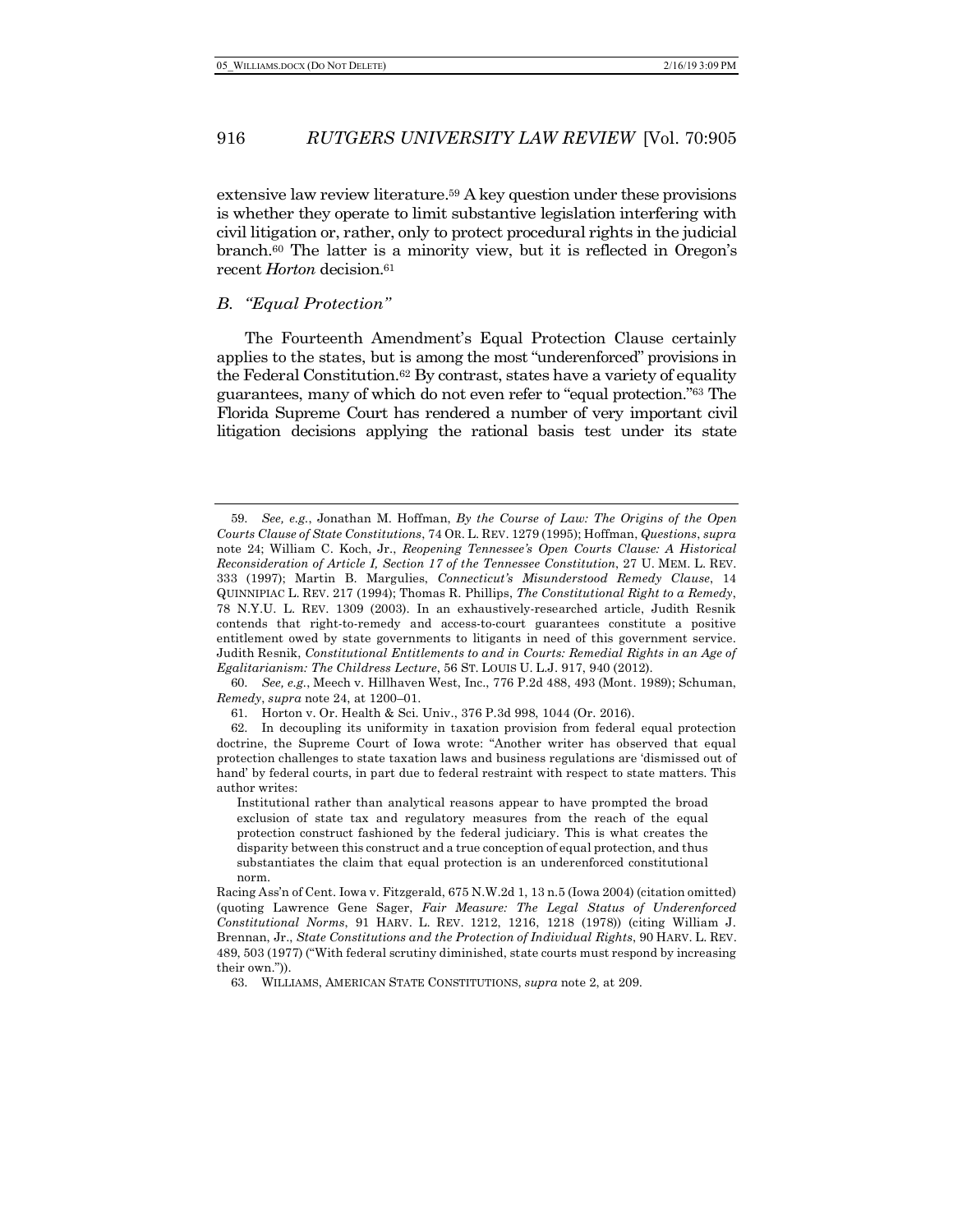constitutional equality provision.64 For example, in 2014 the court struck down a statutory cap on noneconomic damages in wrongful death actions.<sup>65</sup> The court, in a very important decision, took issue with the legislature's finding that there was a "medical malpractice insurance crisis."66 It stated:

To satisfy the rational basis test, a statute must bear a rational and reasonable relationship to a legitimate state objective, and it cannot be arbitrary or capriciously imposed. Stated another way, the test for consideration of equal protection is whether individuals have been classified separately based on a difference which has a reasonable relationship to the applicable statute, and the classification can never be made arbitrarily without a reasonable and rational basis.67

The court found that the damage cap failed even the rational basis test because "it imposes unfair and illogical burdens on injured parties when an act of medical negligence gives rise to multiple claimants."68 Plaintiffs who are not seriously injured receive full compensation, whereas seriously injured plaintiffs may not receive full compensation even if suing individually. If they are litigating along with multiple claimants, they are even less likely to receive full compensation.

The court relied on an earlier decision striking down a damage cap under the same equality analysis.<sup>69</sup> Finally, the court relied on similar decisions from other states applying their state constitutional limits to strike down damage caps.70 The court concluded that the damage cap:

[H]as the effect of saving a modest amount for many by imposing devastating costs on a few—those who are most grievously injured, those who sustain the greatest damage and loss, and multiple claimants for whom judicially determined

<sup>64.</sup> FLA. CONST. art. I, § 2: "Basic rights. All natural persons, female and male alike, are equal before the law and have inalienable rights . . . ." The clause does not use the term "equal protection." *See generally* 1 FRIESEN, *supra* note 58, at ch. 3.

<sup>65.</sup> Estate of McCall v. United States, 134 So. 3d 894, 897 (Fla. 2014).

<sup>66.</sup> *Id.* at 905–10.

<sup>67.</sup> *Id.* at 901 (citation omitted).

<sup>68.</sup> *Id.*

<sup>69.</sup> *Id.* (citing St. Mary's Hosp., Inc. v. Phillipe, 769 So. 2d 961 (Fla. 2000)).

<sup>70.</sup> *Id.* at 902–03 (citing Best v. Taylor Mach. Works, 689 N.E.2d 1057, 1075 (Ill. 1997); Carson v. Maurer, 424 A.2d 825, 837 (N.H. 1980), *overruled on other grounds by* Cmty. Res. for Justice, Inc. v. City of Manchester*,* 917 A.2d 707, 721 (N.H. 2007)).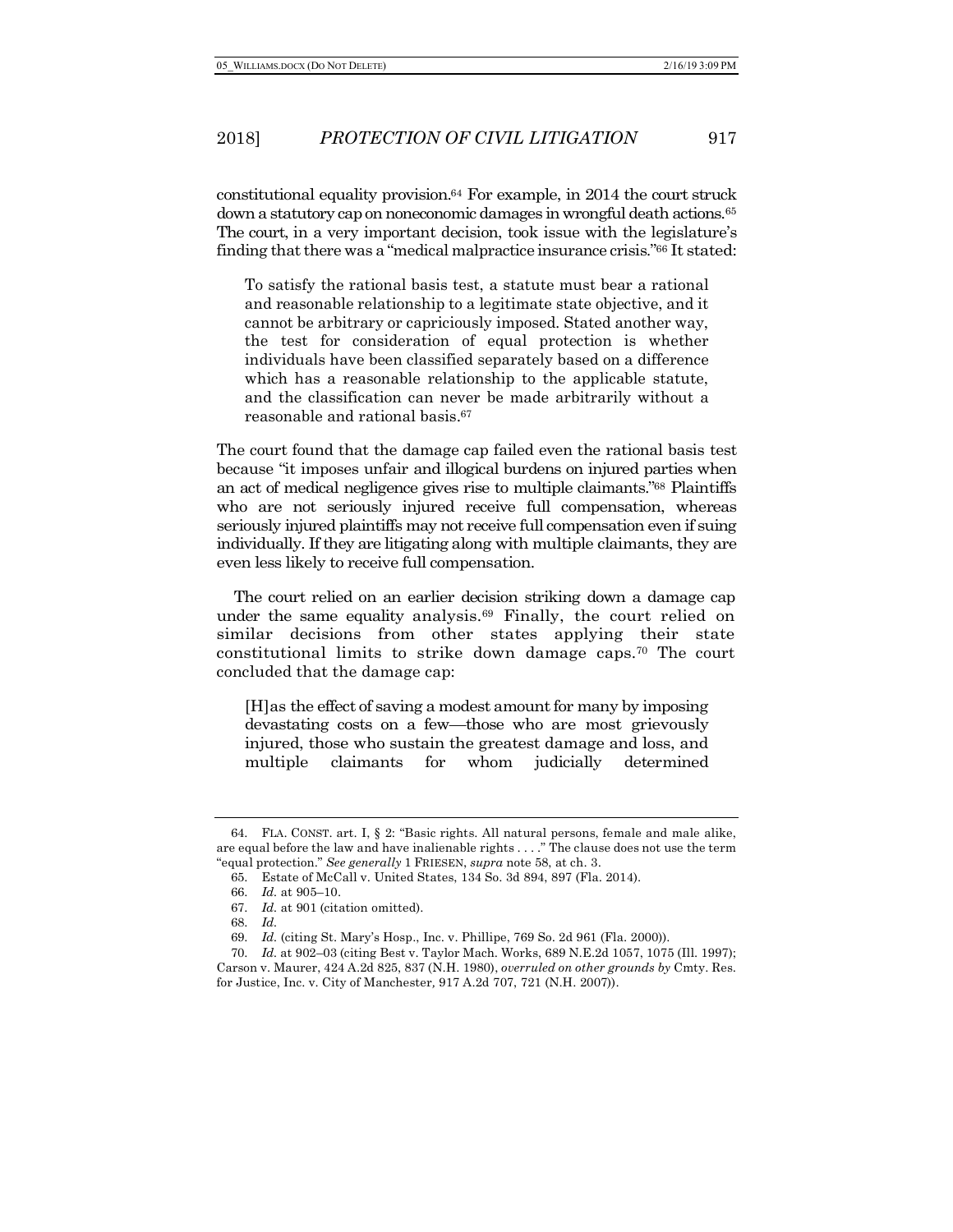noneconomic damages are subject to division and reduction simply based upon the existence of the cap.<sup>71</sup>

The court distinguished its right-to-remedy jurisprudence from this line of equality jurisprudence.72 Finally, the court rejected the legislature's stated rationale for the damage cap: that there was a "medical malpractice insurance crisis."73

In *McCall*, the Florida court quoted with approval Illinois and Texas cases striking down statutory limits on noneconomic damages. The Texas decision responded to a certified question from the Fifth Circuit, concluding that a statutory cap on medical malpractice damages violated the Texas Constitution's right-to-remedy clause.74 The Illinois case noted that such a cap arbitrarily discriminates between slightly and severely injured persons,<sup>75</sup> as well as tortfeasors who cause severe or minor injuries.76 The court relied on the state constitution's ban on "special law[s]," which, like equality clauses, prohibits arbitrary legislative classifications.77

Then, in 2017 the Florida Supreme Court, relying on its earlier decision, struck down similar statutory caps on noneconomic damages in medical malpractice personal injury cases.78 Placing significant reliance on its 2014 decision, the court held:

We conclude that the caps on noneconomic damages in sections 766.118(2) and (3) arbitrarily reduce damage awards for plaintiffs who suffer the most drastic injuries. We further

<sup>71.</sup> *Id.* at 903.

<sup>72.</sup> *Id.* at 904.

<sup>73.</sup> *Id.* at 905–10. The court cited *Lucas v. United States*, 757 S.W.2d 687 (Tex. 1988) (concluding, in response to a certified question, that Texas cap on damages was unconstitutional). Courts in other states have stricken down other limits on workers' compensation. Merrill v. Utah Labor Comm'n, 2009 UT 74, ¶ 18, 223 P.3d 1099, 1103; *see also* Caldwell v. MACO Workers' Comp. Tr., 2011 MT 162, 256 P.3d 923 (coming to a similar result under state equal protection analysis). The Kansas Supreme Court took the opposite view, reversing earlier cases, under federal and state equal protection doctrine. *See* Hoesli v. Triplett, Inc., 361 P.3d 504 (Kan. 2015).

<sup>74.</sup> *Lucas*, 757 S.W.2d at 692. There are criticisms of caps on noneconomic damages, including their unintended consequences. *See generally* Catherine M. Sharkey, *Unintended Consequences of Medical Malpractice Damages Caps*, 80 N.Y.U. L. REV. 391 (2005) (demonstrating that, among other things, categories of economic and noneconomic damages are subject to "crossover effect," where caps on noneconomic damages lead to larger awards of economic damages).

<sup>75.</sup> *Best*, 689 N.E.2d at 1075.

<sup>76.</sup> *Id.* at 1069.

<sup>77.</sup> *Id.* at 1070; ILL. CONST. art. IV, § 13; *see also infra* notes 80–87 and accompanying

text.

<sup>78.</sup> N. Broward Hosp. Dist. v. Kalitan, 219 So. 3d 49, 59 (Fla. 2017) (per curiam).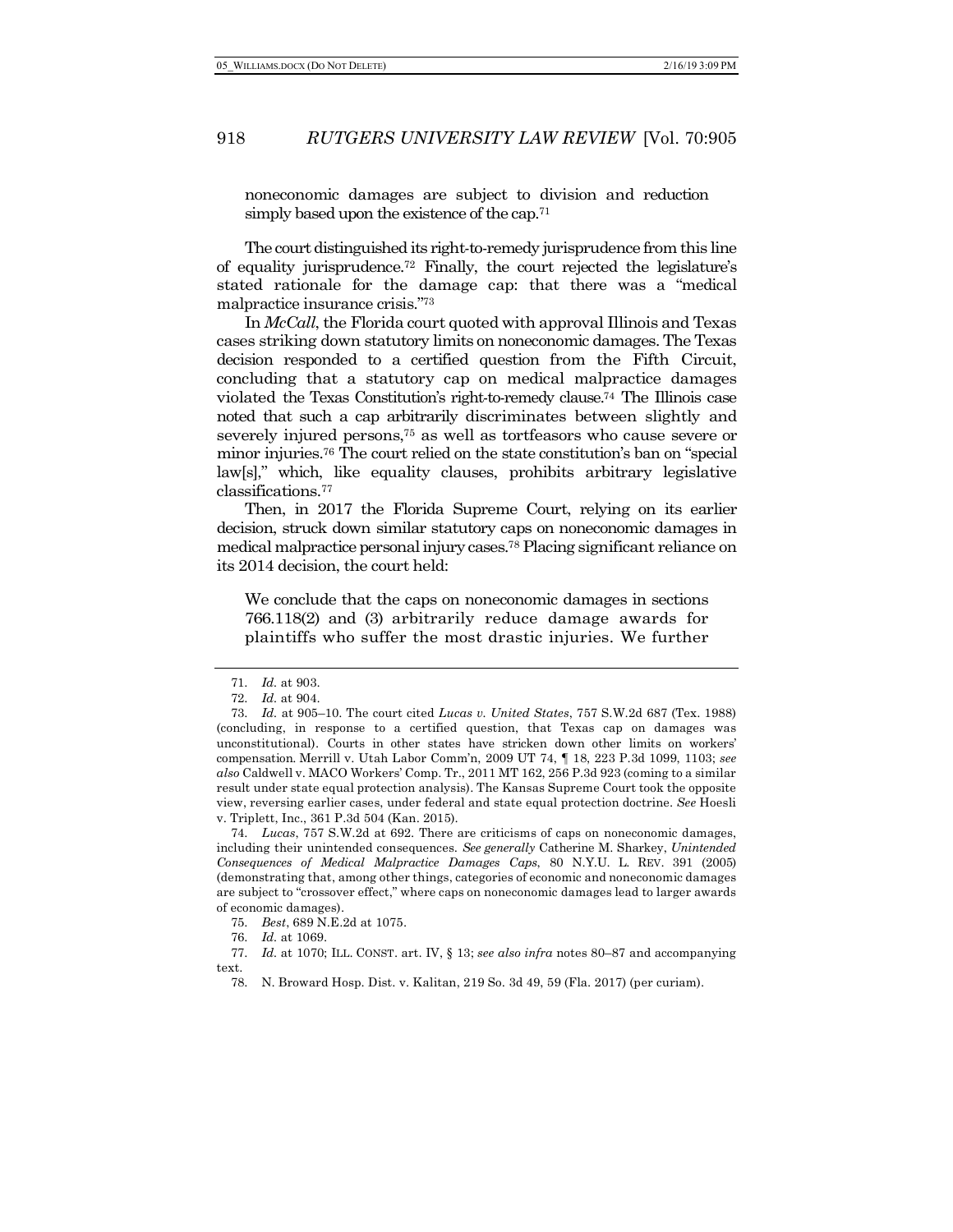conclude that because there is no evidence of a continuing medical malpractice insurance crisis justifying the arbitrary and invidious discrimination between medical malpractice victims, there is *no rational relationship* between the personal injury noneconomic damage caps in section 766.118 and alleviating this purported crisis.79

#### *C. Prohibited Special Laws*

By contrast to constitutional provisions that guarantee equality and protect individual rights, bans on special laws operate as a limitation on legislative action itself.80 In *Best*, the Illinois court stated: "The special legislation clause expressly prohibits the General Assembly from conferring a special benefit or exclusive privilege on a person or a group of persons to the exclusion of others similarly situated."81 The court linked its interpretation of the special laws ban to equal protection analysis,82 and it applied a *rational basis* analysis to strike down the noneconomic damage cap.83

In 2016, when Oklahoma adopted a workers' compensation "opt-out" law permitting employers to develop their own worker protection programs under statutory guidelines that were substantially less protective than the workers' compensation statute, the Oklahoma Supreme Court struck it down as a prohibited "special law."84 Article V, section 59 of the Oklahoma Constitution provides: "Laws of a general nature shall have a uniform operation throughout the State, and where a

<sup>79.</sup> *Id.* (emphasis added). *See generally* Sharkey, *supra* note 74.

<sup>80.</sup> *Best*, 689 N.E.2d at 1069; WILLIAMS, AMERICAN STATE CONSTITUTIONS, *supra* note 2, at 277-78.

<sup>81.</sup> *Best*, 689 N.E.2d at 1069.

<sup>82.</sup> *Id.* at 1108. I have criticized this, see WILLIAMS, AMERICAN STATE CONSTITUTIONS, *supra* note 2, at 213-14, 222-23.

<sup>83.</sup> For a thorough evaluation of the Pennsylvania special laws prohibition, as well as a proposed alternative to federal equal protection analysis, see Donald Marritz, *Making Equality Matter (Again): The Prohibition Against Special Laws in the Pennsylvania Constitution*, 3 WIDENER J. PUB. L. 161 (1993). *See also* Dan Friedman, *Applying Federal Constitutional Theory to the Interpretation of State Constitutions: The Ban on Special Laws in Maryland*, 71 MD. L. REV. 411 (2012); Justin R. Long, *State Constitutional Prohibitions on Special Laws*, 60 CLEV. ST. L. REV. 719 (2012); Anthony Schutz, *State Constitutional Restrictions on Special Legislation as Structural Restraints*, 40 J. LEGIS. 39 (2013-2014).

<sup>84.</sup> Vasquez v. Dillard's, Inc., 2016 OK 89, ¶¶ 1, 22, 381 P.3d 768, 770, 773.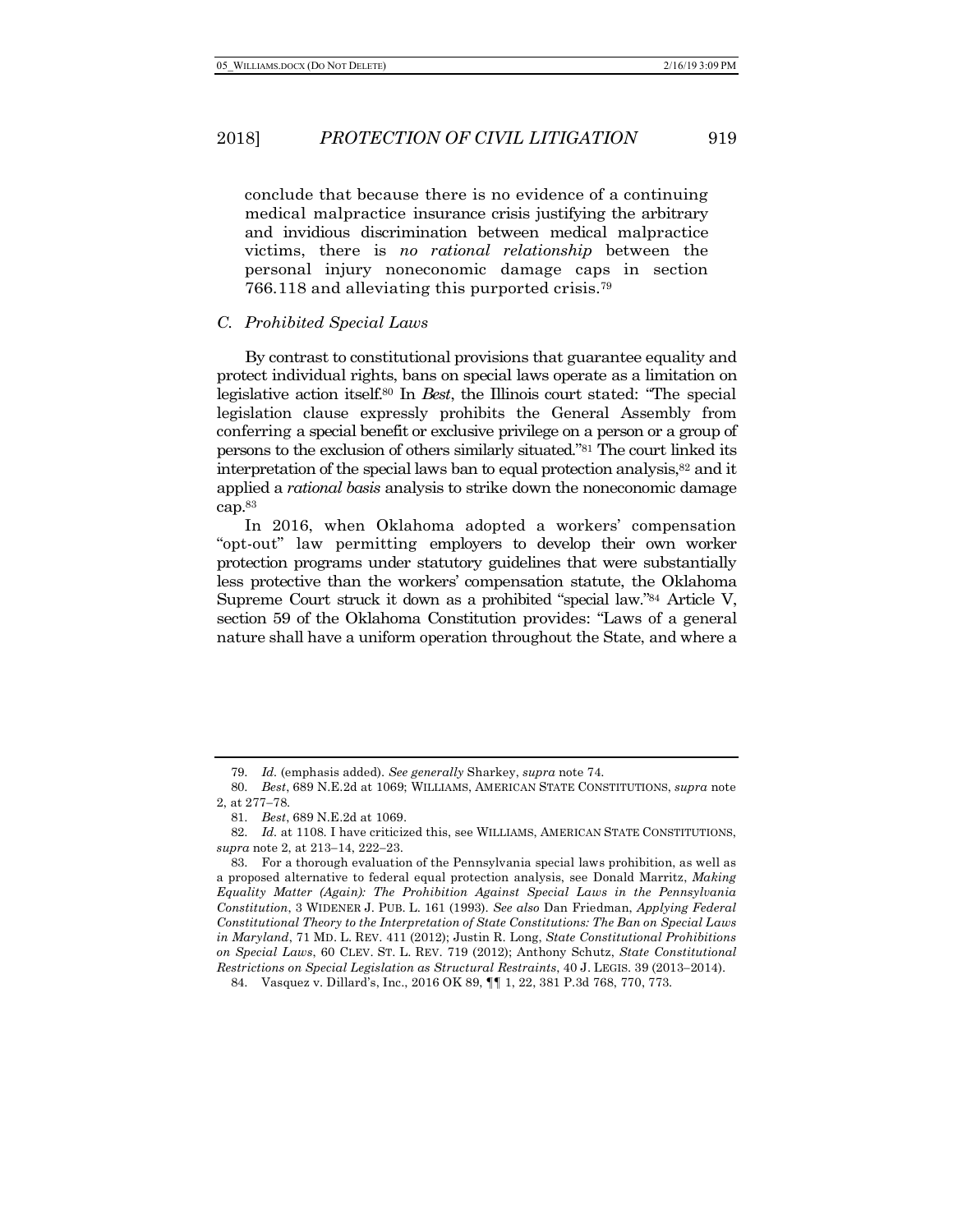general law can be made applicable, no special law shall be enacted."85 The court stated:

The statutory language itself demonstrates that injured workers under the Opt Out Act have no protection to the coverage, process, or procedure afforded their fellow employees falling under the Administrative Workers' Compensation Act. There is little question that 203 specifically allows the employers creating their own plans to include conditions for recovery making it more difficult for the injured employee falling within to recover for a work-related injury than a counterpart covered by the Administrative Act.86

Then, in 2018, the Oklahoma Supreme Court addressed a provision in the separate Workers' Compensation Act that was enacted together with the Opt-Out Act. It contained a provision deeming operators or owners of oil or gas wells to be (absent an actual employment relationship) an "intermediate or principal employer" of those providing services under different employers, thereby barring common law actions. The court struck this down as a special law:

The last sentence of § 5(A) carves out a special subclass of employers, specifically oil and gas employers, who are *automatically* deemed principal employers and given immunity in the district court regardless of whether the employer would be considered a principal employer under the facts of the case. All other employers seeking immunity from civil liability under the principal employer doctrine must present factual proof that a statutory employment relationship exists pursuant to the necessary and integral test.

.... Without a distinctive characteristic that actually warrants differential treatment, the distinction is considered arbitrary and will not withstand constitutional scrutiny.87

<sup>85.</sup> OKLA. CONST. art. V, § 59; *see* DANNY M. ADKISON & LISA MCNAIR PALMER, THE OKLAHOMA STATE CONSTITUTION: A REFERENCE GUIDE 87 (G. Alan Tarr ed., 2001); *see also* OKLA. CONST. art. III, § 46 (giving a list of subject areas where special laws are prohibited); ADKISON & PALMER, *supra* at 80-81 (giving same).

<sup>86.</sup> Vasquez v. Dillard's, Inc., 2016 OK 89, ¶ 22, 381 P.3d 768, 770, 773; *see also* Maxwell v. Sprint PCS, 2016 OK 41, ¶ 31, 369 P.3d 1079, 1082.

<sup>87.</sup> Strickland v. Stephens Prod. Co., 2018 OK 6, ¶¶ 10–11, 411 P.3d 369, 375.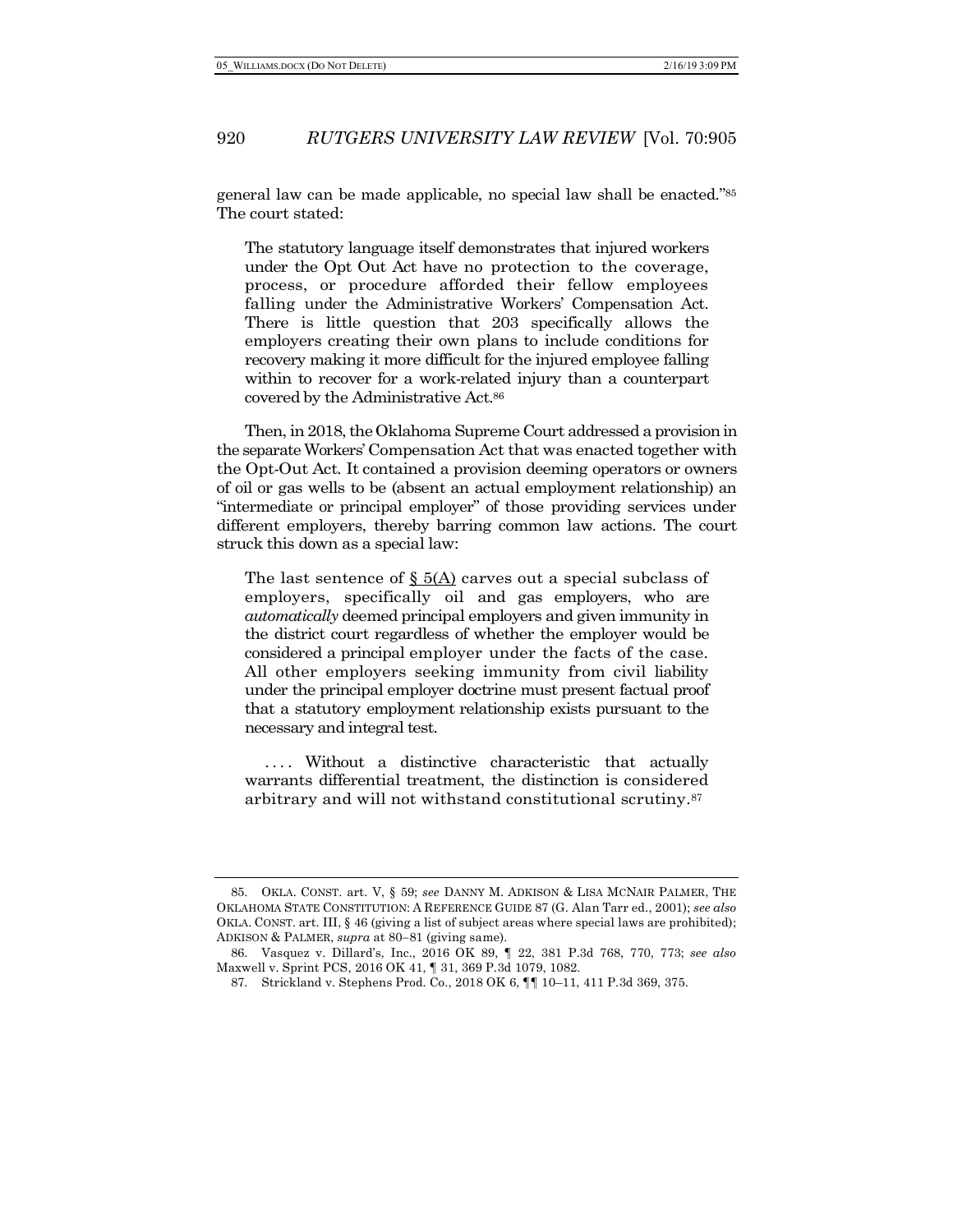#### *D. Due Process*

State due process clauses have been invoked to protect, *inter alia*, civil litigation rights. In Florida, the state legislature imposed a strict fee scale for workers' attorneys in workers' compensation cases, but not for employers' attorneys.88 This statute eliminated the prior "reasonable attorney's fee" standard and imposed a rigid formula.89 In *Castellanos v. Next Door Co.*, despite the supposed "no fault" character of workers' compensation, the claimant's lawyer confronted at least twelve defenses and spent over one hundred hours before obtaining a favorable result. Application of the rigid formula resulted in an attorney's fee of \$1.53 per hour!<sup>90</sup> Characterizing the result of the statutory schedule as an "irrebuttable presumption" of reasonableness, the Florida Supreme Court struck down the "award" as unconstitutional on its face, under both the state and federal due process clauses.<sup>91</sup> The court stated that "in reality, the workers' compensation system has become increasingly complex *to the detriment of the claimant*, who depends on the assistance of a competent attorney to navigate the thicket."92

And in *Maxwell v. Sprint PCS*,93 the Oklahoma Supreme Court held that the deferral of permanent partial disability payments to workers who return to work, under the Administrative Workers' Compensation Act, is both a due process violation under article 2, section 7 of the state constitution and an unconstitutional special law under article 5, section 59.

92. *Castellanos*, 192 So. 3d at 434 (emphasis added); *see also id.* at 434 n.3. The Supreme Court of Oklahoma struck down, as a state constitutional due process/irrebuttable presumption of fraud, a workers' compensation statute barring coverage for cumulativetrauma injury for workers who had not been employed for a continuous 180-day period. Torres v. Seaboard Foods, LLC, 2016 OK 20, ¶¶ 1, 4, 373 P.3d 1057, 1062; *see also* OKLA. CONST. art. II, § 7. The employer argued that a worker was not eligible for compensation or a common law remedy. *Torres*, 2016 OK 20, ¶ 2, 373 P.3d at 1062. The court deemed the provision arbitrary, as both overinclusive and underinclusive for screening fraudulent claims. *Id.* at ¶ 48, 373 P.3d at 1079.

<sup>88.</sup> *See* FLA. STAT. ANN. § 440.34 (West 2018).

<sup>89.</sup> Castellanos v. Next Door Co., 192 So.3d 431, 432, 436 (Fla. 2016).

<sup>90.</sup> *Id.* at 433, 435.

<sup>91.</sup> *Id.* at 432 n.1, 449. This additional reliance on the Federal Constitution, without a clear, separate state constitutional analysis, could have opened the decision up to review in the Supreme Court of the United States. *See* Michigan v. Long, 463 U.S. 1032, 1041 (1983); WILLIAMS, AMERICAN STATE CONSTITUTIONS, *supra* note 2, at 122–23, 231.

<sup>93.</sup> 2016 OK 41, ¶ 31, 369 P.3d 1079, 1094.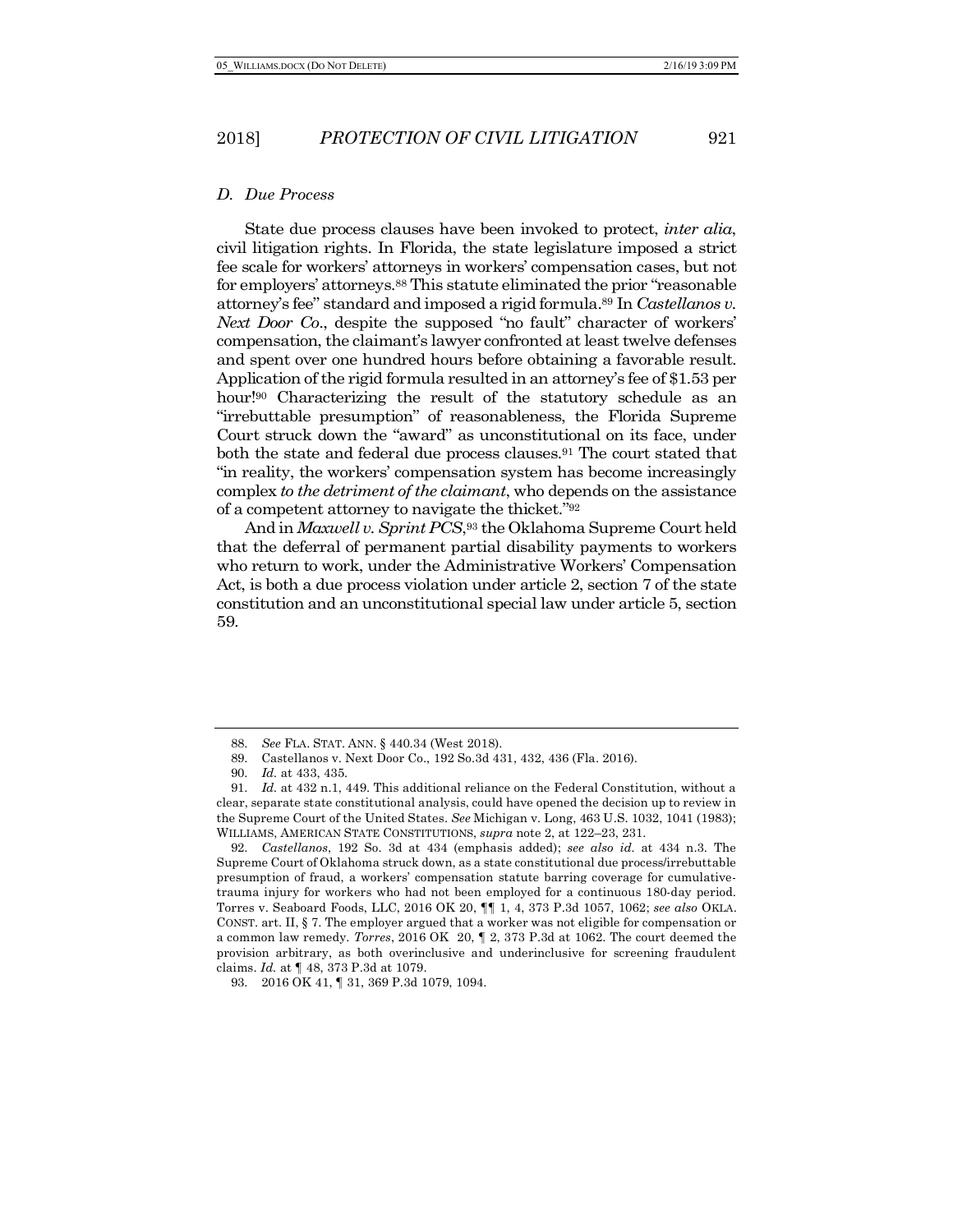#### *E. Right to Civil Jury Trial*

Jury trials and access to the courts more generally have sustained unwarranted decades-long attacks. Assaults on these fundamental cornerstones of our civil justice system have not just warped the views of the public and policymakers, but also insinuated themselves into the outlooks of the academy and the judiciary, undermining the fundamental and critically important role that juries and litigation play in securing liberty, equality, and justice.<sup>94</sup>

All state constitutions, other than those of Colorado and Louisiana, protect the right to a civil jury trial.95

#### 1. Jury v. Bench Trial

A central jury trial issue is which claims or defenses give rise to a right that they be heard by a jury. For example, despite the article I, section 17 "inviolate" language, the Supreme Court of Oregon held that a party does not have a right to jury trial for claims or defenses that would have been tried to a court of equity in 1857 when the Oregon Constitution was adopted.96 On the other hand, there is a right to jury trial in cases where this was customary at the time the state constitution was adopted, and in "cases of like nature as they may hereafter arise."97 The Supreme Court of New Jersey held that modern statutory claims, such as those arising under the state law against discrimination, do not require a right to jury trial.98 Notably, however, after that ruling the New Jersey Legislature enacted a *statutory* right to jury trial in such cases.99 The Supreme Court of New Jersey also held that claims against insurance companies for bad-faith refusal to settle claims were, essentially, traditional breach of contract cases that carried a right to jury trial.100

<sup>94.</sup> Peck & Chemerinsky, *supra* note 2, at 490.

<sup>95.</sup> Robert S. Peck, *Violating the Inviolate: Caps on Damages and the Right to Trial by Jury*, 31 U. DAYTON L. REV. 307, 311 n.30 (2006).

<sup>96.</sup> McDowell Welding & Pipefitting, Inc. v. U.S. Gypsum Co., 193 P.3d 9, 14 (Or. 2008) (en banc).

<sup>97.</sup> M.K.F. v. Miramontes, 287 P.3d 1045, 1048 (Or. 2012) (en banc) (quoting State v. 1920 Studebaker Touring Car, 251 P. 701, 704 (Or. 1926) (en banc)).

<sup>98.</sup> Shaner v. Horizon Bancorp., 561 A.2d 1130, 1141 (N.J. 1989).

<sup>99.</sup> N.J. STAT. ANN. § 10:5-13 (West 2013).

<sup>100.</sup> Wood v. New Jersey Mfrs. Ins. Co., 21 A.3d 1131, 1132 (N.J. 2011).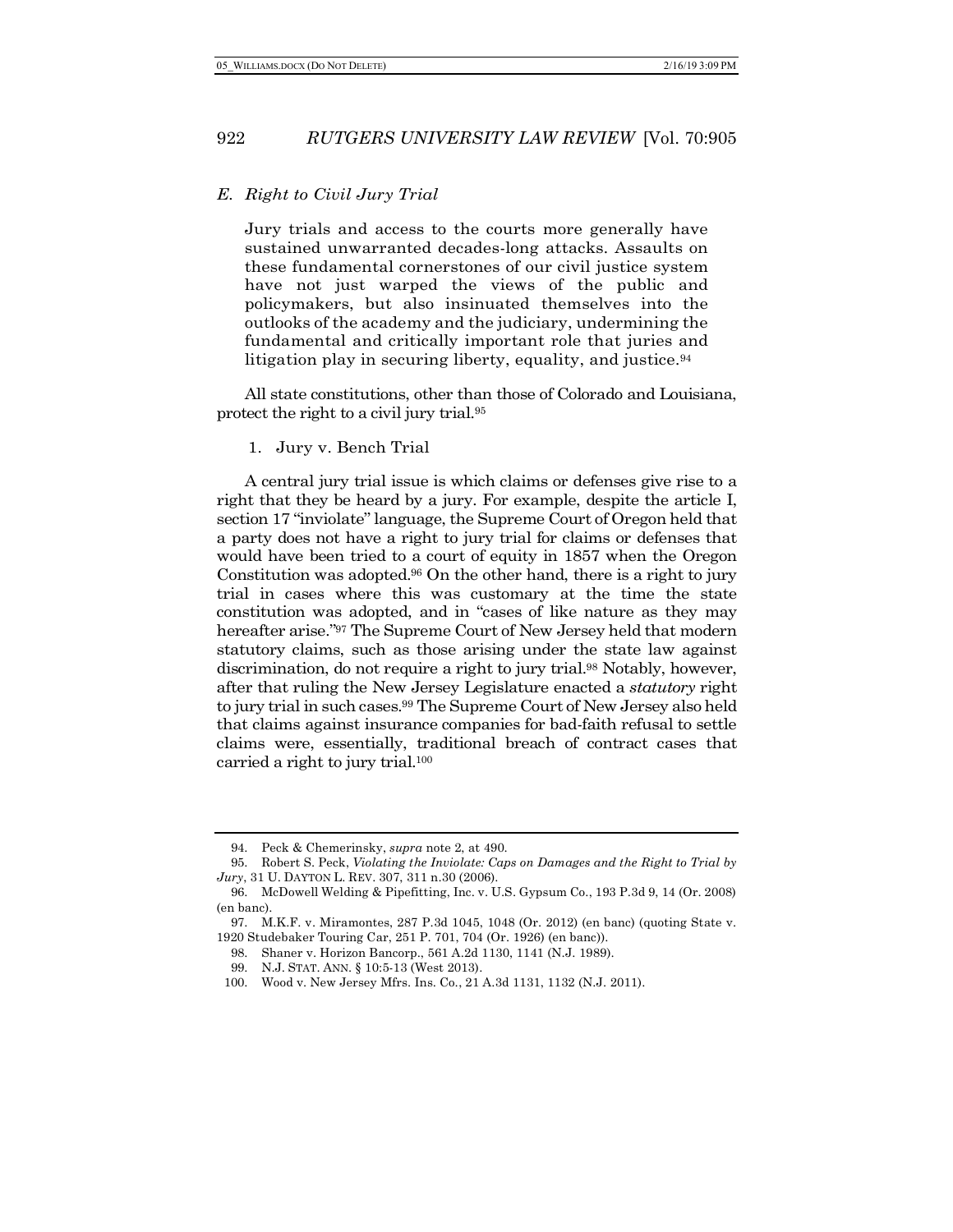#### 2. Binding Arbitration

In 2013, the Supreme Court of New Jersey struck down a statute that compelled parties seeking damages from public utilities to their underground facilities to submit such claims to binding arbitration.101 The court concluded that such claims for damages were essentially common law negligence actions, and were therefore guaranteed a right to trial by jury under the New Jersey Constitution.102 The court explained:

It is well-established that this protection applies to civil cases only where the right to a jury trial existed at common law and does not normally apply to cases in equity. "Only those actions that triggered the right of a jury trial that predated our State Constitutions, and those that were created anew with [the] enactment of New Jersey's 1776 Constitution, the 1844 Constitution, or the 1947 Constitution serve as the basis for that constitutional right today."103

#### 3. Limits on Voir Dire

Article II, section 12 of the New Mexico Constitution provides: "The right to trial by jury as it has heretofore existed shall be secured to all and remain inviolate."104 That provision applies to both the legislature and the courts. Ordinarily, when it is applied to the legislature, it provides a *facial* limitation on statutes limiting the right to jury trial. It also applies to the judicial branch and restricts it from diminishing the right to trial by jury. When a court deprives a litigant of the benefit of a jury trial, it violates the constitution as clearly as any statute. The difference between the legislature and the courts is that judicial intrusions on the right to jury trial are likely to occur in individual cases and thus be examined as *applied* in any given case.

The history of the right to jury trial in New Mexico and throughout the United States demonstrates full judicial recognition of the importance of assuring that a jury panel is impartial as a whole, and that each

104. N.M. CONST. art. II, § 12.

<sup>101.</sup> Jersey Cent. Power & Light Co. v. Melcar Util. Co., 59 A.3d 561, 575–76 (N.J. 2013) (per curiam).

<sup>102.</sup> *Id.* at 571; N.J. CONST. art. I, ¶ 9 (amended 1973) ("The right of trial by jury shall remain inviolate . . . .").

<sup>103.</sup> *Jersey Cent. Power & Light Co.*, 59 A.3d at 568 (citation omitted) (quoting Ins. Co. of N. Am. v. Anthony Amadei Sand & Gravel, Inc., 742 A.2d 550, 554 (N.J. 1999)); *see also* Peck & Chemerinsky, *supra* note 2, at 492 n.9, 493 n.10 (providing sources on the impact of arbitration on civil justice institutions).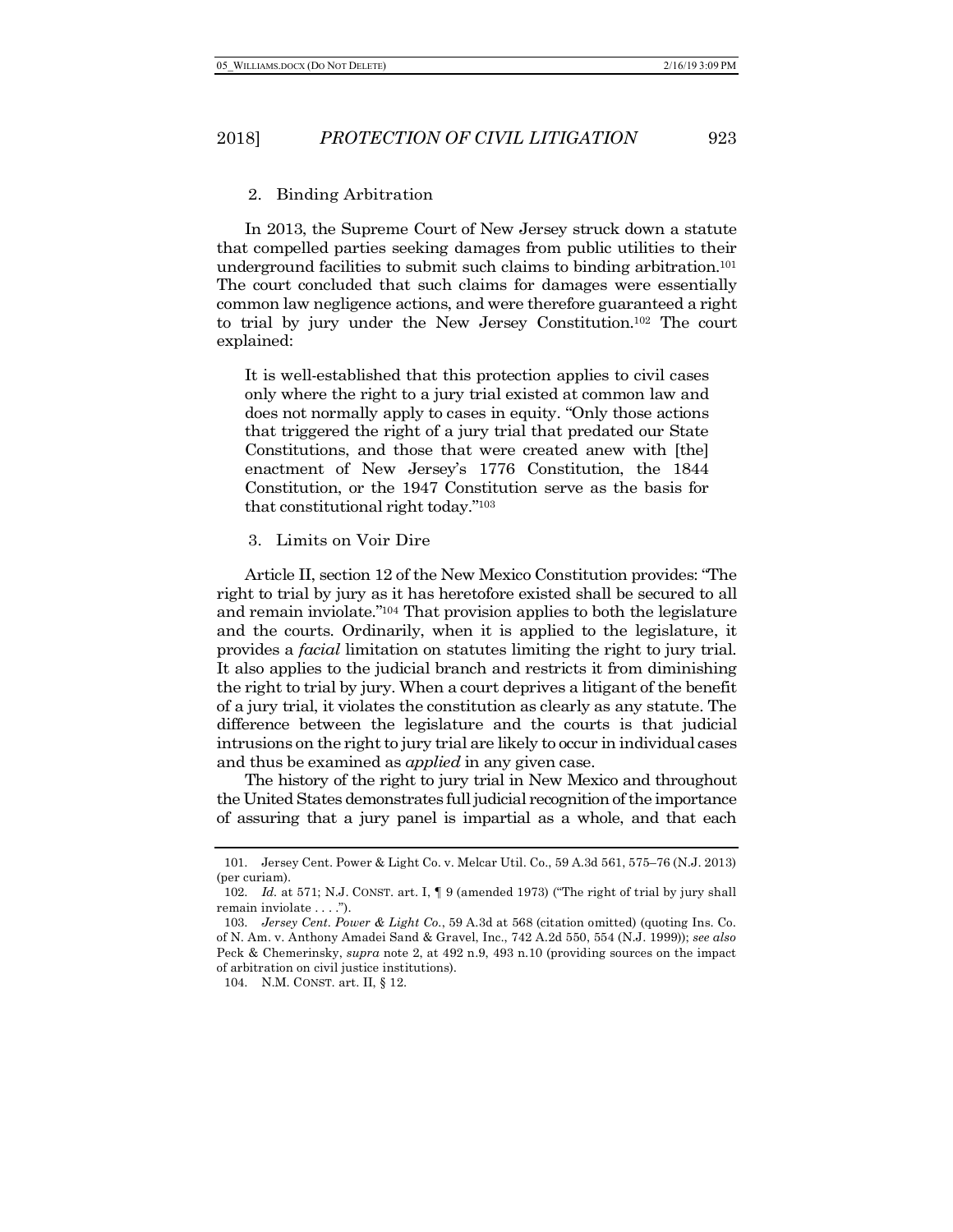member of a petit jury is impartial. In order for a trial court to assure itself that this critical element of trial by jury is satisfied in a given case, the court must assure that juror biases are adequately explored and that litigants have a fair opportunity to exercise challenges for cause and peremptory challenges. This remains central to fair trials even though the number of them has been shrinking.105

In medical malpractice cases, the trial court's refusal to permit plaintiff's counsel to question prospective jurors about the alleged "malpractice crisis," "tort reform" propaganda, and related issues, or to adopt another method of exploring potential juror bias, constitutes a denial of the right to an impartial jury *as a matter of law*. <sup>106</sup> Counsel should be able to ask about prospective jurors' relationship to the medical field, knowledge of the case due to pretrial publicity, attitudes about medical malpractice and about people who sue doctors, relationship to persons disabled by such things as brain injury, and experiences with side effects from prescription drugs.

The contest over "tort reform" has been waged in the forum of public opinion.107 In a very important study, Stephen Daniels and Joanne Martin observed:

Tort reform, it now seems, is a permanent fixture of the political agenda. . . . While the reformers are, of course, seeking sympathetic rule-makers and favorable rule changes, they also want to affect the way in which the media, intellectuals, key elites, and ultimately the public at large think about the civil justice system. Consequently, this "war" has always been waged on multiple fronts, in legislatures, in the courts, in elections, in the worlds of various elites, including academe, and in the world of public perception. More than just the formal legal changes it seeks, tort reform has always been about altering the cultural environment surrounding civil litigation―e.g.,

<sup>105.</sup> *See, e.g.*, Marc Galanter, *The Hundred-Year Decline of Trials and the Thirty Years War*, 57 STAN. L. REV. 1255, 1261–62 (2005).

<sup>106.</sup> *See* Capoferri v. Children's Hosp. of Phila., 2006 PA Super 16, ¶¶ 14–15, 893 A.2d 133, 142–43.

<sup>107.</sup> *See* Stephen Daniels & Joanne Martin, "*The Impact That It Has Had Is Between People's Ears:" Tort Reform, Mass Culture, and Plaintiffs' Lawyers*, 50 DEPAUL L. REV. 453 (2001) [hereinafter Daniels & Martin, *The Impact*]. "Tort reform" was even included in the 1994 Republican *Contract With America*. *See id.* at 472. "Isn't it time to clean up the court system? Frivolous lawsuits and outlandish damage awards make a mockery of our civil justice system. Americans spend an estimated \$300 billion a year in needlessly higher prices for products and services as a result of excessive legal costs." NEWT GINGRICH ET AL., CONTRACT WITH AMERICA 143 (Ed Gillespie & Bob Schellhas eds., 1994).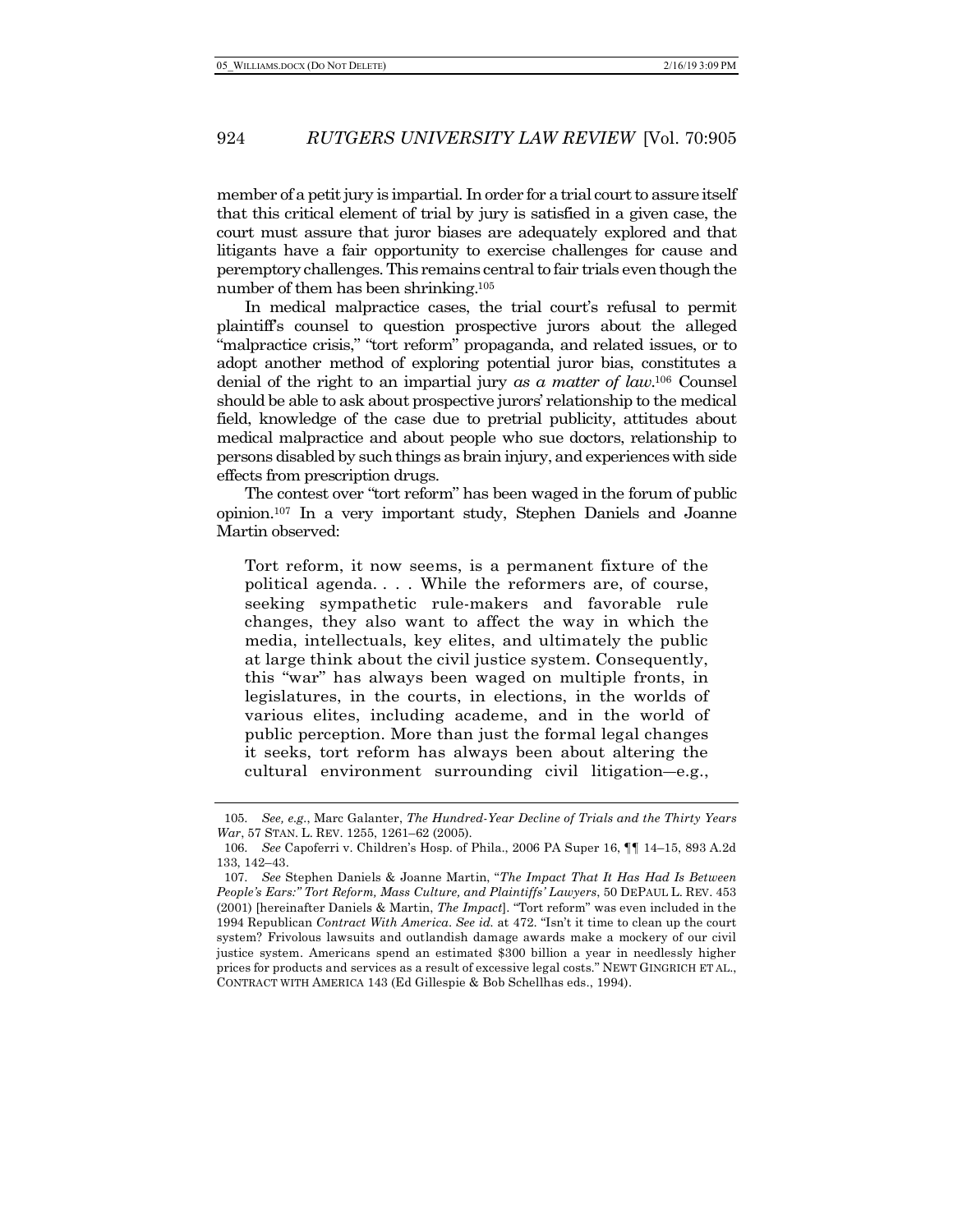what is perceived as an injury; whether and whom to blame for an injury; what to do about it; and even how to respond to what others (especially plaintiffs and their lawyers) do with regard to naming and blaming. The best evidence of this is found in the various public relations campaigns used by the reform interests since at least the 1970s to persuade people that the reformers' vision of civil litigation is the true rendition, and should guide both policy-makers and ordinary people (especially if they serve on a jury).108

Daniels and Martin evaluated the public relations campaigns for "tort reform" (i.e., against tort litigation) and noted one conclusion was that it potentially poisoned jury pools.<sup>109</sup> Plaintiffs' lawyers<sup>110</sup> and defense lawyers<sup>111</sup> are aware of this probability. A way for plaintiffs' lawyers to counter this misinformation is through effective, case-specific voir dire.<sup>112</sup>

A Washington court of appeals's medical malpractice decision, Lopez-Stayer v. Pitts,<sup>113</sup> is instructive. The trial court permitted inquiry on voir dire into "jurors' attitudes on medical malpractice litigation, the medical malpractice 'crisis,' claims, and frivolous lawsuits."114 In upholding this line of questioning, the court acknowledged the difficulty of reviewing the trial court's management of voir dire "because of the nuances and subtleties presented by each jury case,"115 but concluded that

<sup>108.</sup> Daniels & Martin, *The Impact*, *supra* note 107, at 453. *See generally* STEPHEN DANIELS & JOANNE MARTIN, CIVIL JURIES AND THE POLITICS OF REFORM (1995) [hereinafter DANIELS & MARTIN, CIVIL JURIES]; Stephen Daniels & Joanne Martin, *Where Have All the Cases Gone? The Strange Success of Tort Reform Revisited*, 65 EMORY L.J. 1445, 1468–72 (2016) [hereinafter Daniels & Martin, *Strange Success*]; David A. Logan, *Juries, Judges and the Politics of Tort Reform*, 83 U. CIN. L. REV. 903, 931 (2015).

<sup>109.</sup> Daniels & Martin, *The Impact*, *supra* note 107, at 472–73, 472 n.78.

<sup>110.</sup> *Id.* at 455–56, 473.

<sup>111.</sup> *Id.* at 473.

<sup>112.</sup> *Id.* at 473–74; James Gilbert, Stuart Ollanik & David Wenner, *Overcoming Juror Bias in Voir Dire*, TRIAL, July 1997, at 42.

<sup>113.</sup> 93 P.3d 904 (Wash. Ct. App. 2004).

<sup>114.</sup> *Id.* at 905.

<sup>115.</sup> *Id.* at 907.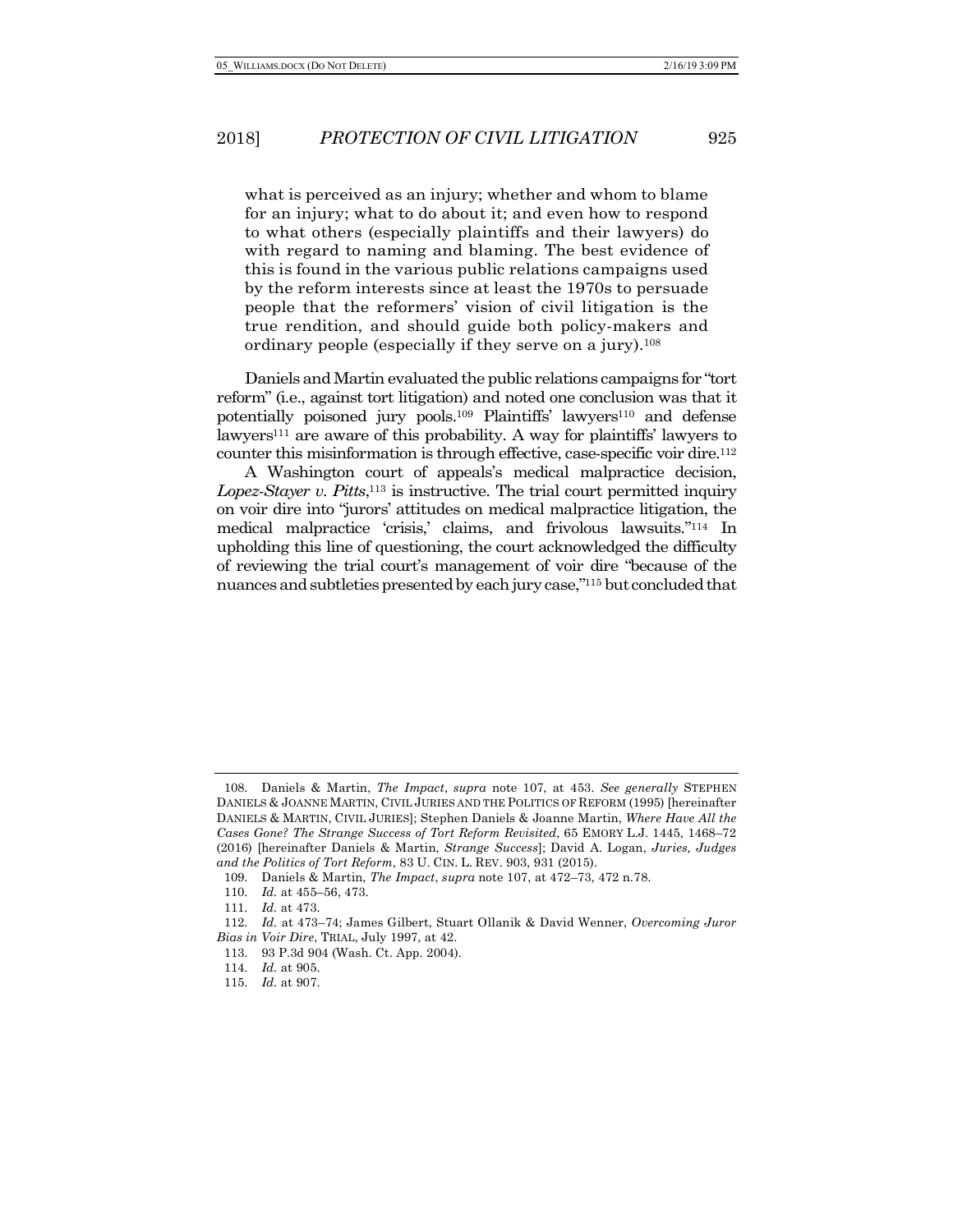"[t]he test is whether the court permitted the plaintiff here to ferret out bias and partiality."116

Two other important scholars have contended that "the identification of potential biases in prospective jurors is one of the most important tasks in the trial."117 Such biases can be particularly important in medical malpractice cases, and therefore, trial court methods of choosing an impartial jury must be attentive to "case-specific" factors: "If a hospital patient is suing a surgeon for medical malpractice, attitudes toward authority figures and especially the medical profession become salient."118 The Florida courts have, in numerous instances, overturned trial courts' arbitrary voir dire time limits of forty-five or thirty minutes.119

#### 4. Right to Jury Trial and Damage Caps

When various "tort reform" measures included caps on, most commonly, noneconomic damages, challenges were brought based on the state constitutional guarantee that the right to a jury trial in civil litigation must remain "inviolate."120 The Oregon Supreme Court ruled in *Lakin v. Senco Products, Inc.*,<sup>121</sup> that such a damage cap was unconstitutional as violative of the successful plaintiffs' jury trial rights. The court reviewed the origins of the right to jury trial in civil cases, dating from England, and concluded that the jury's fact-finding function included a full assessment of damages, including noneconomic

<sup>116.</sup> *Id.* at 908. *See also* Kozlowski v. Rush, 828 P.2d 854, 859–62 (Idaho 1992) (approving voir dire questions concerning the "malpractice crisis" in childbirth medical malpractice case); Borkoski v. Yost, 594 P.2d 688, 694 (Mont. 1979) (permitting questions on voir dire about potential jurors' views of the effects of jury awards on insurance rates); Capoferri v. Children's Hosp. of Phila., 2006 PA Super 16, 893 A.2d 133 (upholding questions about knowledge of "tort reform"); Hyundai Motor Co. v. Vasquez, 189 S.W.3d 743, 752–53 (Tex. 2006) (contrasting improper questions about the weight potential jurors will place on certain evidence from proper questions "about bias or prejudice resulting from a societal influence outside the case—namely, tort reform"); Barrett v. Peterson, 868 P.2d 96, 101 (Utah Ct. App. 1993) (holding that in medical malpractice cases, plaintiff's counsel must be permitted to inquire into potential jurors' exposure generally to "tort reform" propaganda to uncover not only actual, but also subconscious, bias even "absent any particular showing of specific campaigns, advertisements, or literature offered for the purpose of showing potential prejudice" in order to exercise peremptory challenges). 117. AMY J. POSEY & LAWRENCE S. WRIGHTSMAN, TRIAL CONSULTING 157 (2005).

<sup>118.</sup> *Id.* at 160; *see also id.* at 172 ("[I]t seems plausible that jurors can be distinguished

on the basis of a *tendency* to favor patients or to favor doctors.").

<sup>119.</sup> *See* Roberts v. State, 937 So. 2d 781, 784–85 (Fla. Dist. Ct. App. 2006) (finding improper time limit on voir dire questioning without advanced notice to attorneys); Carver v. Niedermayer, 920 So. 2d 123, 124–25 (Fla. Dist. Ct. App. 2006) (discussing similar cases).

<sup>120.</sup> *See* Peck, *supra* note 95, at 311–12.

<sup>121.</sup> 987 P.2d 463, 473–74, *modified*, 987 P.2d 476 (Or. 1999), *overruled by* Horton v. Oregon Health & Sci. Univ., 376 P.3d 998 (Or. 2016) (date interest accrues).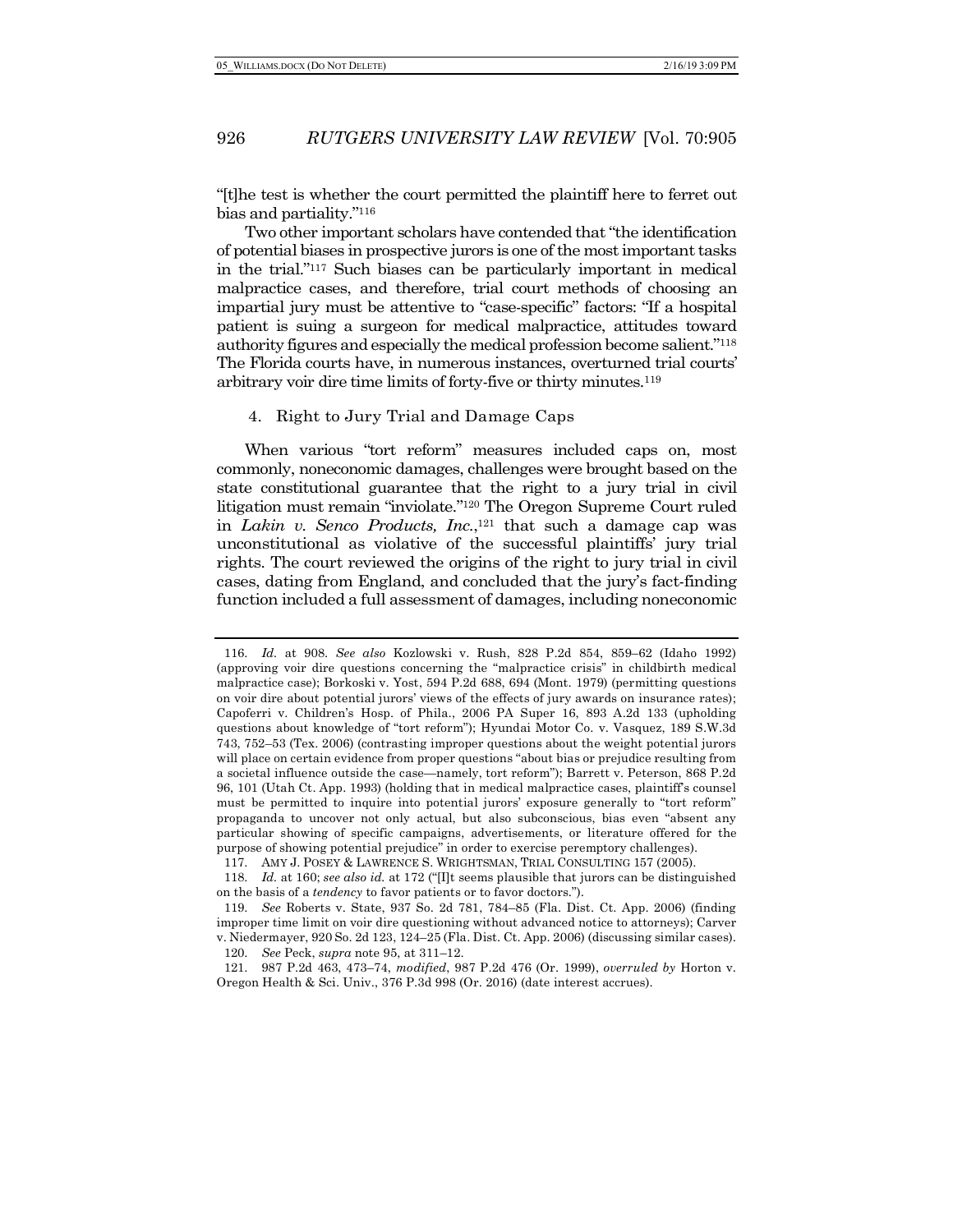damages, and the statutory cap was an unconstitutional violation of the right to jury trial.122

Importantly, in the 2016 decision in *Horton v. Oregon Health & Science University*,123 the Oregon Supreme Court also overruled *Lakin*:

[W]e conclude that *Lakin* should be overruled. The text of Article I, section 17, its history, and our cases that preceded *Lakin* establish that Article I, section 17, guarantees litigants a procedural right to have a jury rather than a judge decide those common-law claims and defenses that customarily were tried to a jury when Oregon adopted its constitution in 1857, as well as those claims and defenses that are "of like nature." However, that history does not demonstrate that Article I, section 17, imposes a substantive limit on the legislature's authority to define the elements of a claim or the extent of damages available for a claim.124

The Supreme Court of Kansas also upheld a statute that required the court, rather than the jury, to determine the amount of punitive damages.125 Plaintiffs argued that at common law, the amount of punitive damages was a factual issue for the jury, but the court held it was not a "cause of action," and that because there was no right to punitive damages, and the legislature could abolish punitive damages, it could require the court to determine the amount of such damages.126 The jury trial clause still invalidates damage caps in other states.127

5. "Reexamination" of Facts Found by Juries

The Seventh Amendment provides, in part, that "no fact tried by a jury, shall be otherwise reexamined in any Court of the United States, than according to the rules of the common law."128 Two states, Oregon and West Virginia, have similar provisions in their constitutions.

<sup>122.</sup> *Lakin*, 987 P.2d at 468–73; *see also* Sofie v. Fireboard Corp., 771 P.2d 711, 716, 721– 22 (Wash.) (en banc), *amended by* 780 P.2d 260 (Wash. 1989).

<sup>123.</sup> 376 P.3d 998 (Or. 2016). *See supra* notes 34–41 and accompanying text. For an analysis critiquing the *Horton* decision, see Eiva, *supra* note 34.

<sup>124.</sup> *Horton*, 376 P.3d at 1044.

<sup>125.</sup> Smith v. Printup, 866 P.2d 985, 997–98 (Kan. 1993); *see* 1 FRIESEN, *supra* note 58, at 6–19 n.84.

<sup>126.</sup> *Smith*, 866 P.2d at 992–94.

<sup>127.</sup> *See, e.g.*, Watts *ex rel.* Watts v. Lester E. Cox Med. Ctrs., 376 S.W.3d 633, 636, 640 (Mo. 2012) (en banc); *Sofie*, 771 P.2d at 712.

<sup>128.</sup> U.S. CONST. amend. VII.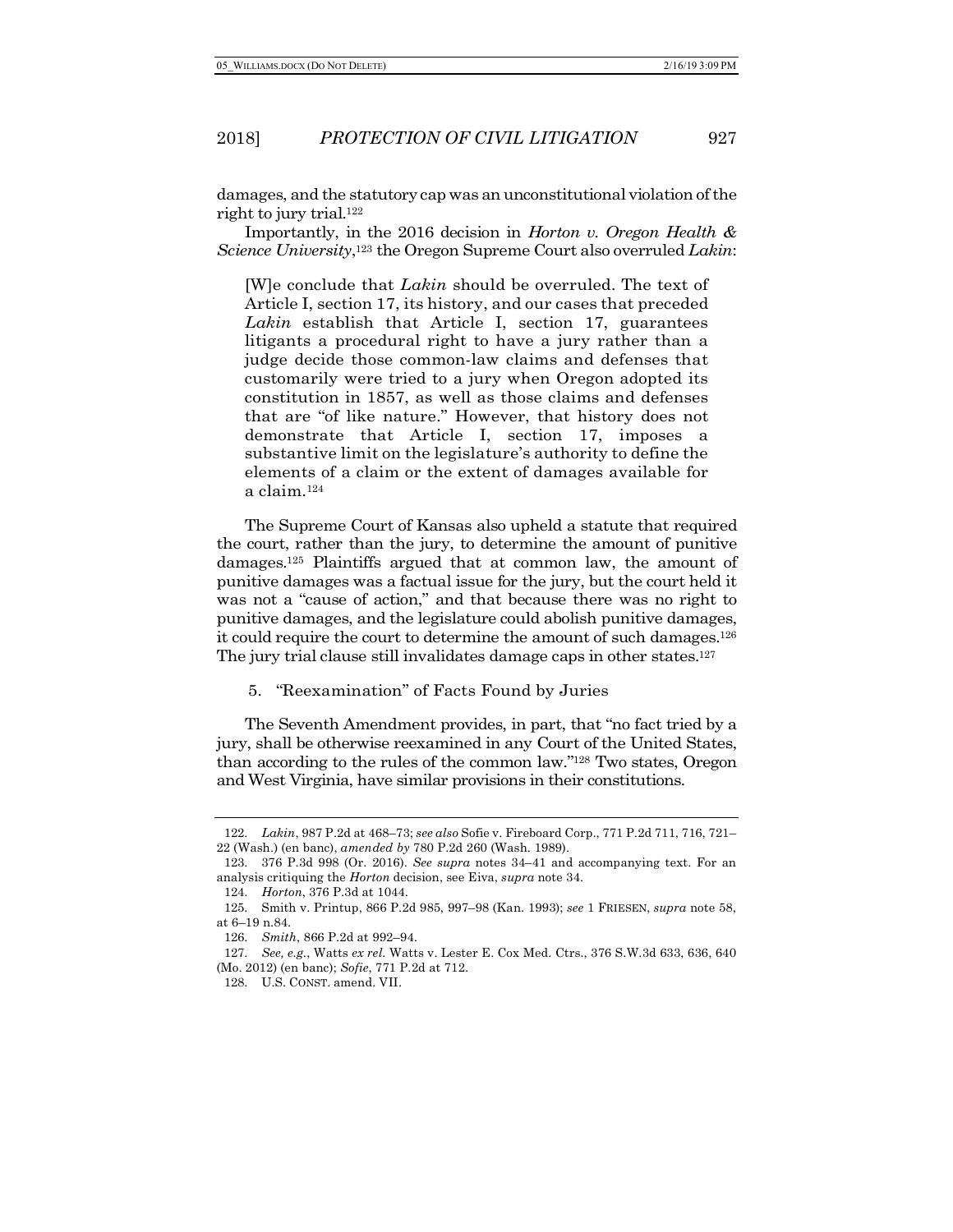Oregon's clause, urged by populists and adopted in 1910, states "[i]n actions at law . . . no fact tried by a jury shall be otherwise re-examined in any court of this state, unless the court can affirmatively say there is no evidence to support the verdict."129 This provision was added to the constitution by initiative in 1910, to supplement the original 1857 guarantee that the right to civil jury trial would remain "inviolate."130 Oregon's "strict constitutional preference for finality in jury findings of fact" seems to have been "meant to inhibit trial courts from setting aside judgments and granting new trials whenever the court believed the verdict was excessive."131 The *Lakin* decision had placed partial reliance on the re-examination clause in striking down a damage cap, but the recent *Horton* case also overturned this holding:

[T]he part of Article VII (Amended), section 3, on which plaintiff relies was directed at a specific practice—a trial court's decision to grant a new trial because the court concluded that the verdict was contrary to the weight of the evidence.

That practice is not present here. In applying the statutory limit on damages, the trial court was not "reexamining" a fact found by the jury, determining that the fact was contrary to the weight of the evidence, and granting a new trial for that reason. Rather, the court was applying a legal limit, expressed in the statute, to the facts that the jury had found. Article VII (Amended), section 3, does not prohibit courts from applying the law to the facts.132

To the extent that trial judges are seen as being too liberal in granting *remittitur* (*additur* is much rarer), a provision such as Oregon's can be a powerful tool. But post-*Horton* it cannot be invoked to invalidate legislatively enacted limits on damages.

Notably, however, The U.S. Supreme Court declared Oregon's reexamination clause partially unconstitutional in 1994, under the Supremacy Clause, to the extent it purported to bar a reexamination of *punitive damages* under Federal Constitutional substantive due process standards.133

<sup>129.</sup> OR. CONST. art. VII, § 3.

<sup>130.</sup> *Id.* art. I, § 17.

<sup>131.</sup> 1 FRIESEN, *supra* note 58, at 6–24.

<sup>132.</sup> Horton v. Or. Health & Sci. Univ., 376 P.3d 998, 1045–46 (Or. 2016).

<sup>133.</sup> Honda Motor Co. v. Oberg, 512 U.S. 415, 432 (1994). *See also infra* notes 151–61 and accompanying text.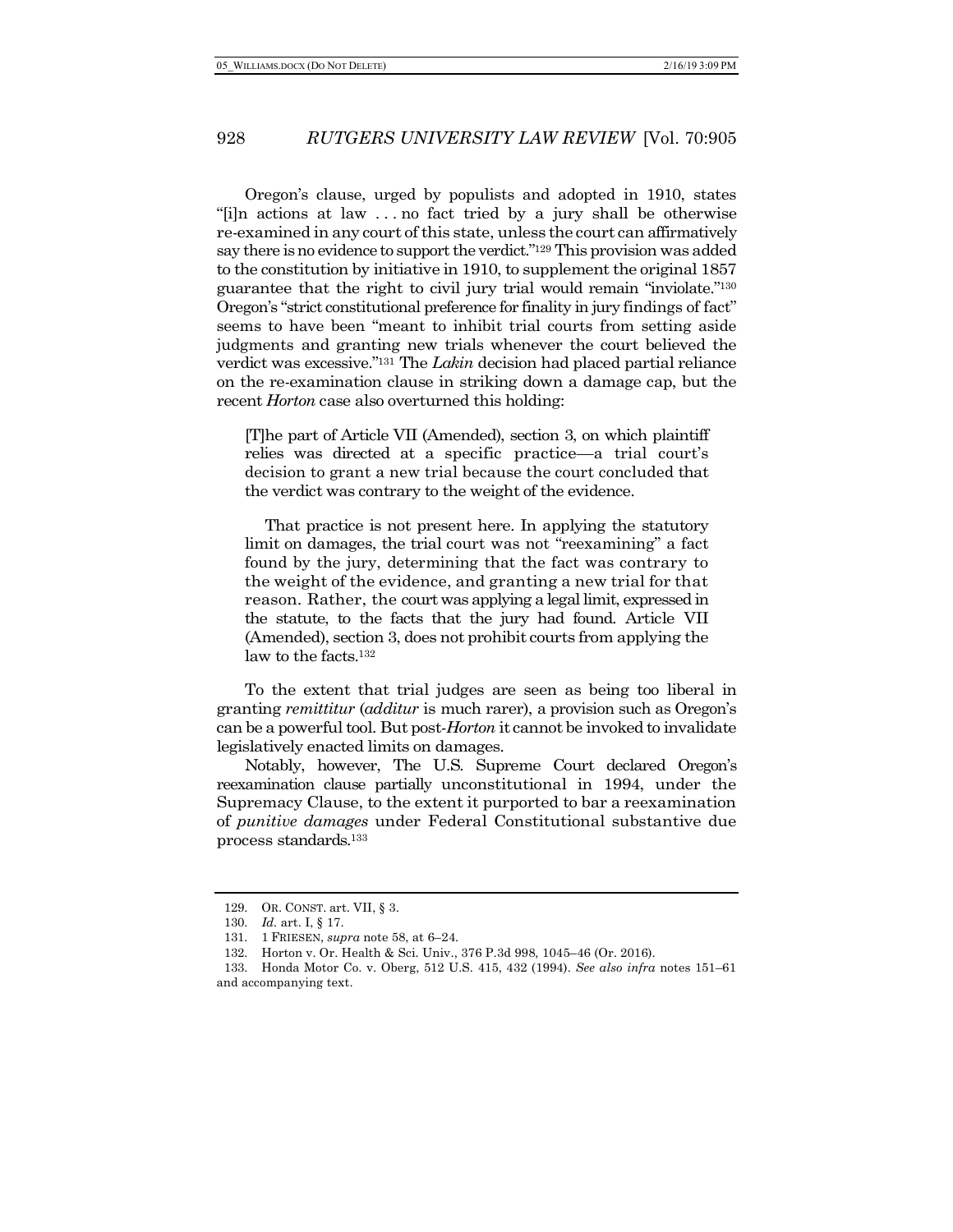West Virginia's reexamination clause provides that "[n]o fact tried by a jury shall be otherwise reexamined in any case than according to rule of court or law."134 Attempts were made in 1991135 and 2011136 to invoke the state's re-examination clause to invalidate legislative caps on noneconomic damages in medical malpractice cases, but the state's supreme court of appeals held, *inter alia*, that the provision was a limitation on the judiciary, not the legislature, and could not be used to challenge the damage cap.

### *F. Miscellaneous State Constitutional Protections of Civil Litigation*

Over the years, a number of states have inserted specific protections for aspects of civil litigation in their state constitutions. For example, Arizona's Constitution provides in article 18, section 6 that "[t]he right of action to recover damages for injuries shall never be abrogated, and the amount recovered shall not be subject to any statutory limitation."137 Interestingly, the Arizona Constitution also provides a separate level of protection in article 2, section 31, providing: "No law shall be enacted in this state limiting the amount of damages to be recovered for causing the death or injury of any person."138 These two sections have been "much-litigated"139 and the Arizona Supreme Court has held that article 18, section 6 is "more specific and stronger" than open court or right-to-remedy clauses.140 That provision is also broader in that it not only protects the cause of action itself from being "abrogated," but also bars any statutes limiting damages.141 Further, the supreme court has stated:

<sup>134.</sup> W. VA. CONST. art. III, § 13.

<sup>135.</sup> Robinson v. Charleston Area Med. Ctr., Inc., 414 S.E.2d 877, 887–88 (W. Va. 1991), *cited in Horton*, 376 P.3d at 1043 n.45.

<sup>136.</sup> MacDonald v. City Hosp., Inc., 715 S.E.2d 405, 415 (W. Va. 2011) (challenging limits on medical malpractice damages).

<sup>137.</sup> ARIZ. CONST. art. XVIII, § 6. *See generally* JOHN D. LESHY, THE ARIZONA STATE CONSTITUTION: A REFERENCE GUIDE 310 (G. Alan Tarr ed., 1993).

<sup>138.</sup> ARIZ. CONST. art. II, § 31; LESHY, *supra* note 137, at 81.

<sup>139.</sup> LESHY, *supra* note 137, at 310.

<sup>140.</sup> Kenyon v. Hammer, 688 P.2d 961, 965–66 (Ariz. 1984) (en banc). *See generally*  Watts v. Medicis Pharm. Corp., 365 P.3d 944, 952 (Ariz. 2016) (rejecting claim that the common law "learned intermediary" doctrine violated anti-abrogation clause); Roger C. Henderson, *Tort Reform*, *Separation of Powers, and the Arizona Constitutional Convention of 1910*, 35 ARIZ. L. REV. 535, 578 (1993).

<sup>141.</sup> *See* Cronin v. Sheldon, 991 P.2d 231, 239–40 (Ariz. 1999) (en banc) (the two provisions are slightly distinct, lest one be rendered superfluous).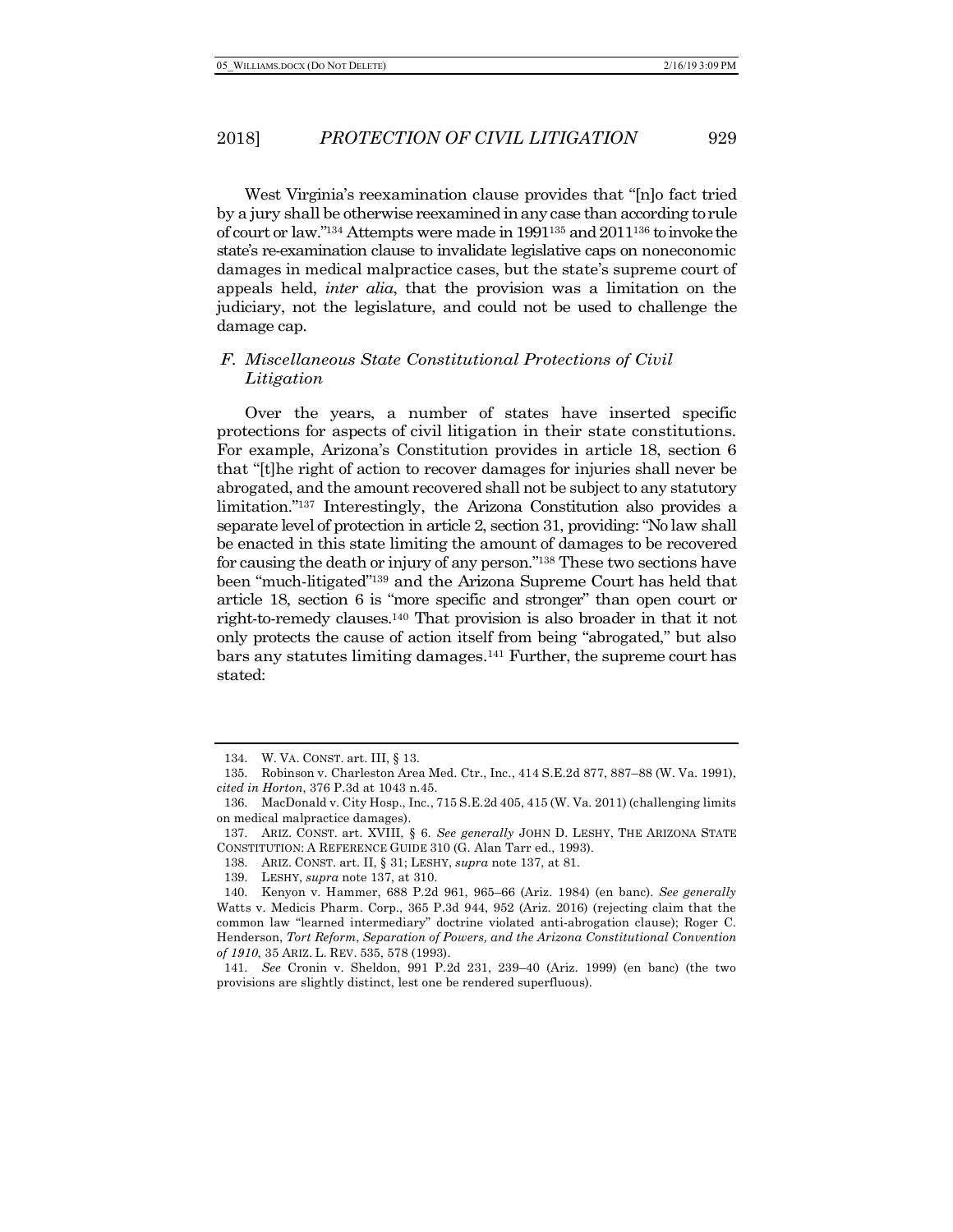We conclude, simply, that where dealing with a right to recover damages originating exclusively in a statute, the legislature may, notwithstanding the non-limitation provisions, constitutionally restrict a *remedy* or a *theory of recovery*. The governmental power to do so is more persuasive when the cause of action, as here, is not protected by the anti-abrogation clause.142

Therefore, the legislature may not abrogate a common law claim but may regulate such claims.143

Other states have multiple provisions protecting civil litigation in state courts. For example, Kentucky's Constitution has not only a "right-to-remedy" provision<sup>144</sup> but also two more provisions protecting the causes of action for negligence or wrongful act, $145$  as well as barring legislation limiting damages for death or injury.146 The then Kentucky Court of Appeals, and now Supreme Court, has struck down statutes of repose under these state constitutional protections of civil litigation.147 Construing section 241 as early as 1911, the Kentucky court stated: "[I]t is not within the power of the Legislature to deny this right of action. The section is as comprehensive as language can make it. The words 'negligence' and 'wrongful act' are sufficiently broad to embrace every degree of tort that can be committed against the person."148

The Oklahoma Constitution provides that the defense of assumption of risk shall be a fact question "left to the jury."149 State constitutions have formed the basis for challenging limitations on civil

<sup>142.</sup> *Id.* at 240.

<sup>143.</sup> *Id.* at 240–41; *see also* Nunez v. Prof'l Transit Mgmt. of Tucson, Inc., 271 P.3d 1104, 1110 (Ariz. 2012) (en banc). These provisions are not violated by new statutory causes of action, such as wrongful employment termination in violation of public policy, providing exclusive remedies. *Cronin*, 991 P.2d at 240. A products-liability statute of repose, however, was struck down as violating the Anti-Abrogation Clause. Hazine v. Montgomery Elevator Co., 861 P.2d 625, 626–30 (Ariz. 1993) (en banc); *see also* Baker v. Univ. Physicians Healthcare, 296 P.3d 42, 50–51 (Ariz. 2013) (en banc).

<sup>144.</sup> KY. CONST. § 14.

<sup>145.</sup> *Id.* § 241.

<sup>146.</sup> *Id.* § 54; *see also* PA. CONST. art. III, § 18.

<sup>147.</sup> Perkins v. Ne. Log Homes, 808 S.W.2d 809, 814–15 (Ky. 1991); Saylor v. Hall, 497 S.W.2d 218, 225 (Ky. 1973). *See generally* ROBERT M. IRELAND, THE KENTUCKY STATE CONSTITUTION: A REFERENCE GUIDE 202–03 (G. Alan Tarr ed., 1999).

<sup>148.</sup> Britton's Adm'r v. Samuels, 136 S.W. 143, 144 (Ky. 1911) (quoting Howard's Adm'r v. Hunter, 104 S.W. 723, 724 (1907)).

<sup>149.</sup> OKLA. CONST. art. XXIII, § 6. *See* Reddell v. Johnson, 1997 OK 86, ¶¶ 12–13, 942 P.2d 200, 203; *see also* MONT. CONST. art. II, § 16; Connery v. Liberty Nw. Ins., Corp., 1998 MT 125, ¶¶ 11–12, 960 P. 2d 288, 290; Trankel v. State, Dep't. of Military Affairs, 938 P.2d 614, 621 (Mont. 1997).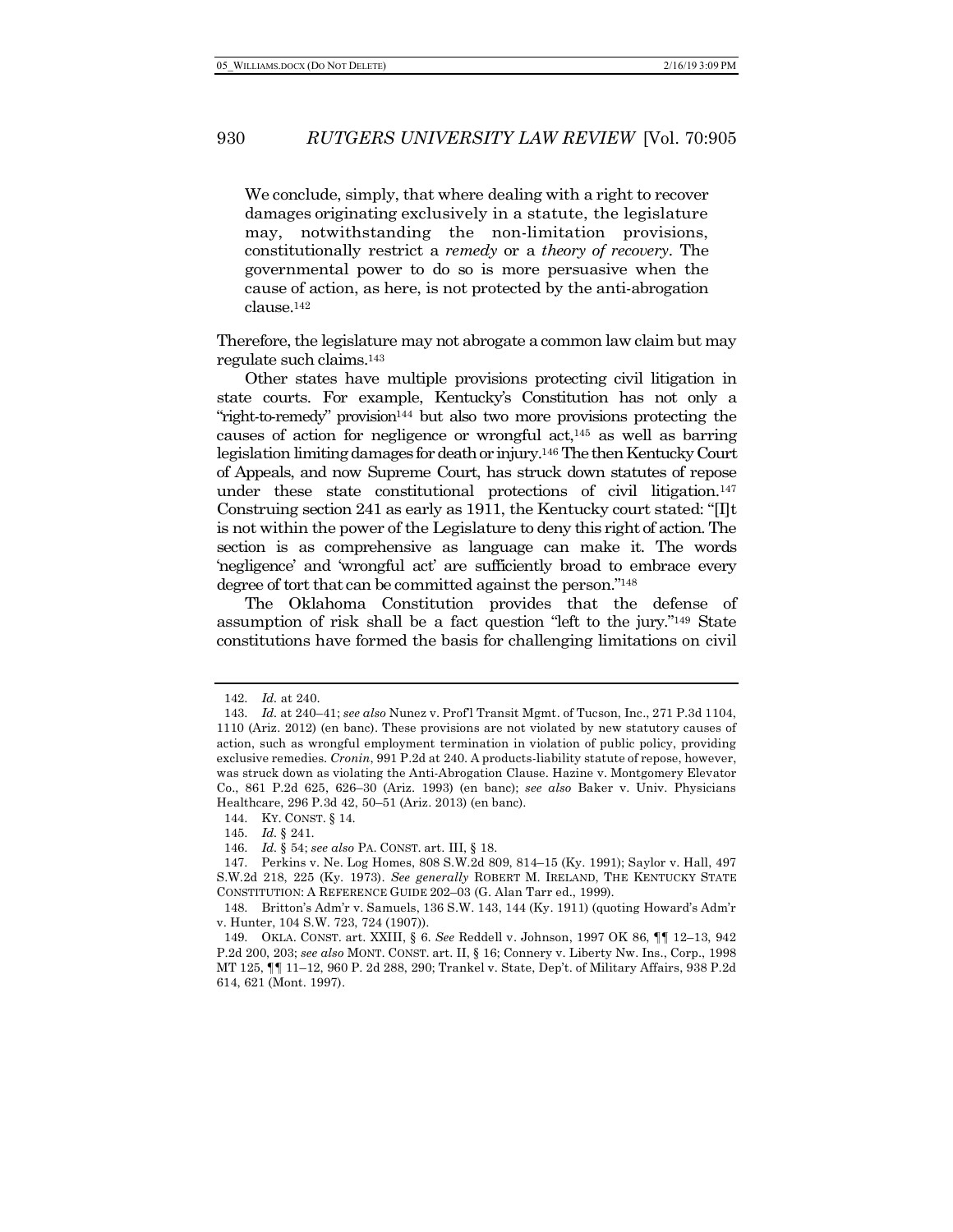litigation in state courts, including the wide variety of "tort reform" measures. This litigation has resulted in a rich body of law that is unrecognizable under the Federal Constitution.150

#### VI. LIMITATIONS ON PUNITIVE DAMAGES

For most of the history of civil litigation in America, "exemplary," or punitive, damages assessed by juries were relatively unregulated except by an "excessiveness" standard. Beginning in the 1980s, several justices of the United States Supreme Court began to express concern about excessive punitive damage awards by state juries.151 Then, in 1991, the Court confronted the issue directly.152 It declined to hold that the relatively unfettered *process* by which punitive damages were determined constituted a violation of the Federal Due Process Clause, examined Alabama's process in upholding a punitive damage award of more than four times the compensatory damages, and concluded that there was no due process violation.153 In 1993 a plurality of the Court declined to establish a "mathematical bright line," and upheld a punitive damage award that was 526 times the compensatory damages against a claim that it was "grossly excessive" in violation of the defendant's federal substantive due process rights.154 Actual damages were minimal, but the defendant had engaged in egregious and dishonest behavior.

In 1996, however, the Court took up the issue again. In *BMW of North America, Inc. v. Gore*, <sup>155</sup> the Court held that it was beyond a state court's authority to assess punitive damages to deter misconduct in other states.156 Justice Stevens noted:

[B]y attempting to alter BMW's nationwide policy, Alabama would be infringing on the policy choices of other States. To avoid such encroachment, the economic penalties that a State such as Alabama inflicts on those who transgress its laws, whether the penalties take the form of legislatively authorized fines or judicially imposed punitive damages, must be supported

<sup>150.</sup> *See generally* Robert F. Williams, *Foreword: Tort Reform and State Constitutional Law*, 32 RUTGERS L.J. 897 (2001); John Fabian Witt, *The Long History of State Constitutions and American Tort Law*, 36 RUTGERS L.J. 1159 (2005).

<sup>151.</sup> Browning-Ferris Indus. of Vt., Inc. v. Kelco Disposal, Inc., 492 U.S. 257, 281–83 (1989) (Brennan, J., concurring); Bankers Life & Cas. Co. v. Crenshaw, 486 U.S. 71, 87–88 (1988) (O'Connor, J., concurring in part).

<sup>152.</sup> Pacific Mut. Life Ins. v. Haslip, 499 U.S. 1, 7–12 (1991).

<sup>153.</sup> *Id.* at 18–24.

<sup>154.</sup> TXO Prod. Corp. v. All. Res. Corp., 509 U.S. 443, 458, 480 (1993) (plurality opinion).

<sup>155.</sup> 517 U.S. 559 (1996).

<sup>156.</sup> *Id.* at 572–73.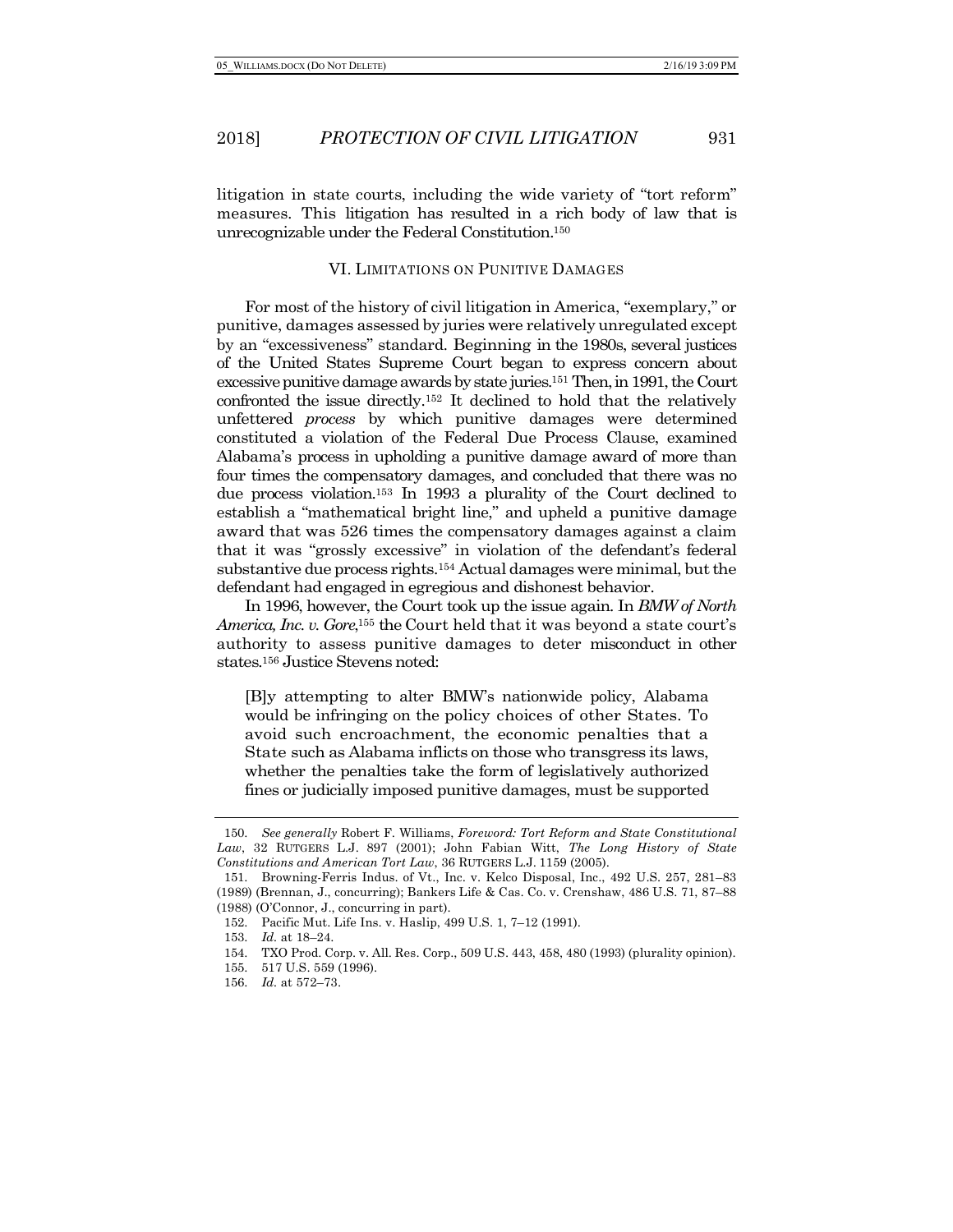by the State's interest in protecting its own consumers and its own economy. Alabama may insist that BMW adhere to a particular disclosure policy in that State. Alabama doesnot have the power, however, to punish BMW for conduct that was lawful where it occurred and that had no impact on Alabama or its residents. Nor may Alabama impose sanctions on BMW in order to deter conduct that is lawful in other jurisdictions.157

The Court accepted, however, the state court's *remittitur* to delete the amount of punitive damages attributable to BMW's out-of-state activities.158 It went on to evaluate the award that was five hundred times the compensatory damages and, based on its assessment of the "degree of reprehensibility," the ratio of punitive to compensatory damages, and sanctions for comparable conduct, concluded that the award of punitive damages was a due process violation.159 The Court still did not provide a bright-line test.

In 2003, in a case alleging bad-faith failure to settle an insurance claim, 160 the Court made the following observation in again striking down an excessive punitive damage award:

We decline again to impose a bright-line ratio which a punitive damages award cannot exceed. Our jurisprudence and the principles it has now established demonstrate, however, that, in practice, few awards exceeding a single-digit ratio between punitive and compensatory damages, to a significant degree, will satisfy due process. . . . While these ratios are not binding, they are instructive. They demonstrate what should be obvious: Single-digit multipliers are more likely to comport with due process, while still achieving the State's goals of deterrence and retribution, than awards with ratios in range of 500 to 1, or, in this case, of 145 to 1.161

Consequently, punitive damage awards in state courts are now potentially reviewable on appeal under the United States Supreme Court's still-blurry guidelines.

<sup>157.</sup> *Id.* at 572–73.

<sup>158.</sup> *Id.* at 573–74.

<sup>159.</sup> *Id.* at 574, 582.

<sup>160.</sup> State Farm Mut. Auto. Ins. v. Campbell, 538 U.S. 408, 413–14 (2003).

<sup>161.</sup> *Id.* at 425 (citation omitted).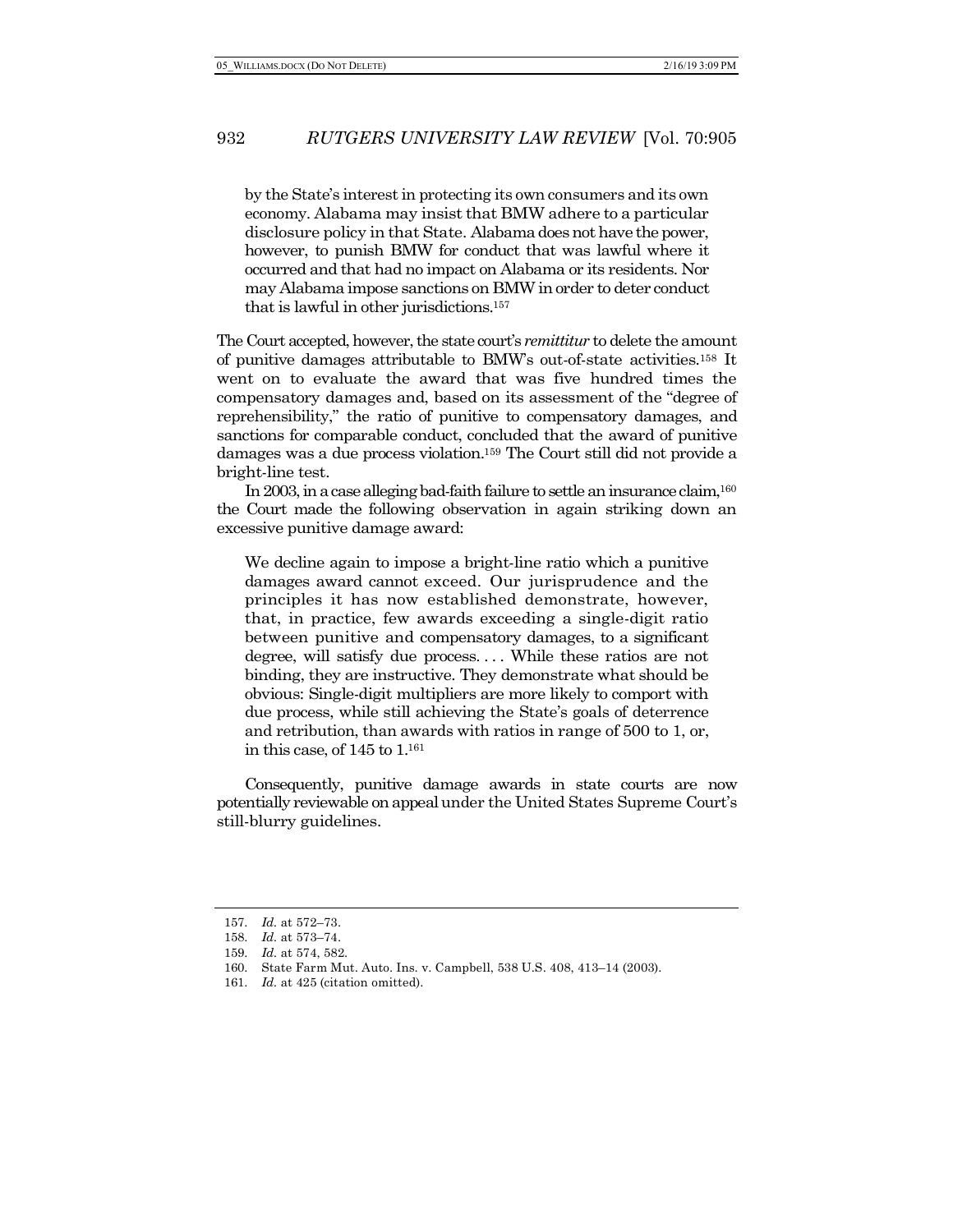#### VII. MAJORITARIAN JUDICIAL REVIEW

Virtually all of the statutory limitations on the procedure and substance of civil litigation, in the area of torts and workers' compensation, can be seen as "special interest" or "rent-seeking" legislation.162 The defense bar, insurance companies, and other defense-oriented actors participating in the civil justice system seem to have inordinate influence in many state legislatures. This influence has resulted in a host of limitations such as damage caps, limitations on attorneys' fees, erosion of workers' compensation benefits, mandatory defense-favoring alternative dispute resolution mechanisms, etc. Many of these can be seen as within the legitimate sphere of legislative authority over important aspects of state civil litigation. On the other hand, as outlined in this paper, there are a number of important state constitutional *limitations* on legislative (and judicial) discretion when it comes to the area of civil litigation.

When litigation is brought challenging limits on civil litigation, there is an important "big picture" element to be remembered. While defenders of limitations on civil litigation will accuse judges engaging in judicial review under their state constitutions of bringing in a new "*Lochner* era," that is simply not the case.163 Actually, the *Lochner* era involved courts striking down majoritarian-protective statutes in favor of special interests. The type of litigation described herein, by contrast, involves state judicial review of special interest legislation, for the benefit of the majority! In the words of the editors of the *Harvard Law Review*:

Both courts and commentators have largely ignored the possibility that judicial review might play a radically different role—that of safeguarding the interests of *majorities*. State constitutional law could be dramatically divorced from its federal counterpart if state courts were to reconceive their purpose in terms of elaborating and employing a theory of majoritarian, rather than antimajoritarian, review. In fact, there is reason to believe that state courts already have undertaken something very much like

<sup>162.</sup> Jane S. Schacter, *Metademocracy: The Changing Structure of Legitimacy in Statutory Interpretation*, 108 HARV. L. REV. 593, 638–39, 639 n.243 (1994); *see also* Williams, *Race to the Bottom*, *supra* note 4.

<sup>163.</sup> *See generally* Lochner v. New York, 198 U.S. 45 (1905); Robert G. McCloskey, *Economic Due Process and the Supreme Court: An Exhumation and Reburial*, 1962 SUP. CT. REV. 34 (1962).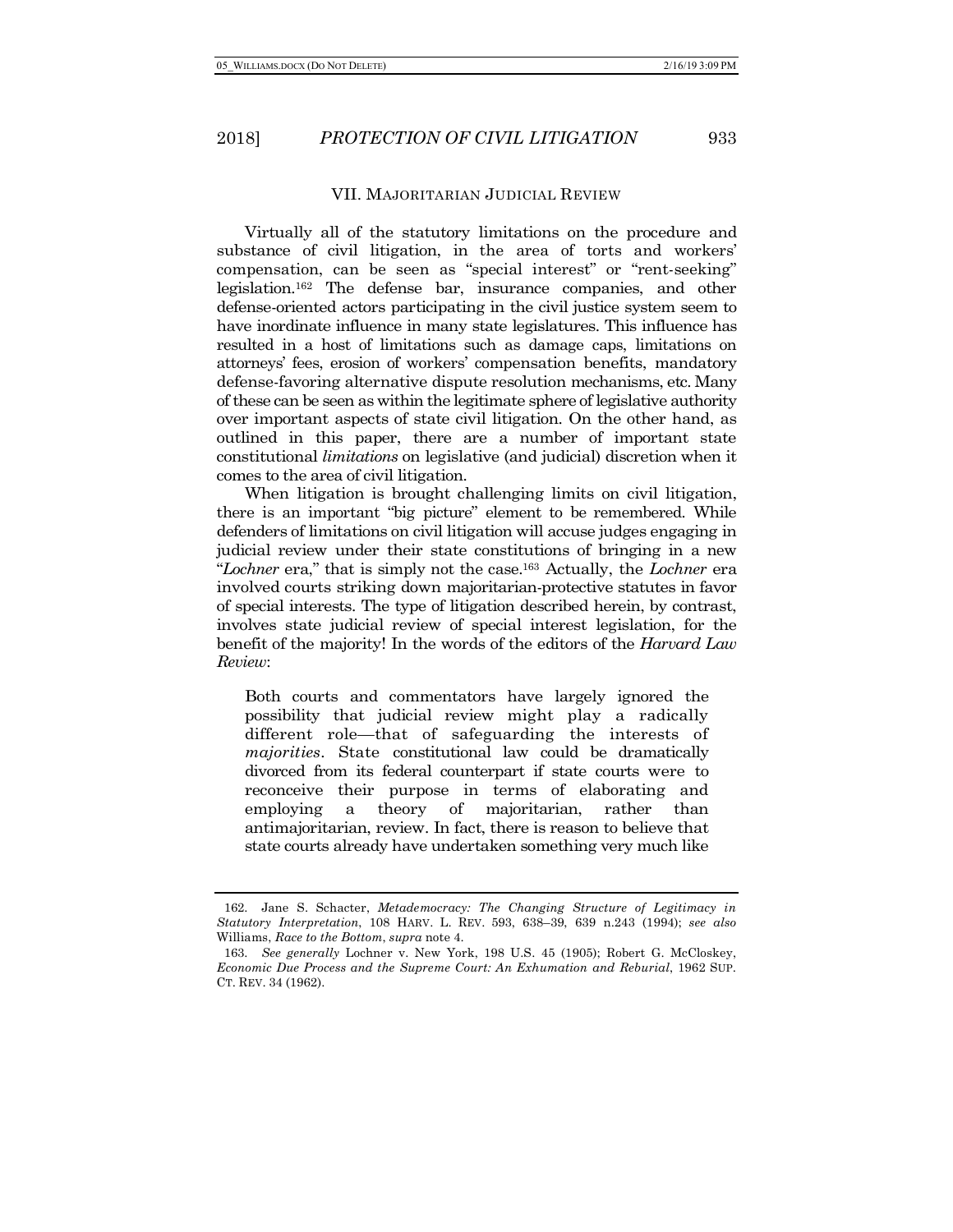this change of direction in one area: the review of economic regulation.164

This form of "majoritarian judicial review," protecting the broad public interest, by contrast to *Lochner-*era judicial protection of special interests, is most evident in the sustained state-court review of state economic and regulatory enactments.165 State decisions striking down statutes barring advertisement of drug prices, prohibiting insurance agents from discounting their commissions, and "fair trade" laws that limit price competition are all examples of judicial review benefitting the *majority* of the public. The kinds of cases described in this paper also fit that description.166

Lawyers seeking to protect civil litigation in state courts by relying on a variety of state constitutional provisions, and judges deciding such cases, should keep this important distinction in mind. In addition, as Professor and then Justice, Hans Linde has pointed out, provisions such as those discussed herein were the result of *political decisions* by the voters of the states at referenda to include them in the text of the state constitutions.167 They are not, therefore, the product of "judicial activism," where judges can be accused of "making up" interpretations of vague constitutional provisions. The states' voters have *mandated* judicial review under these provisions.

Finally, most of the relevant judicial provisions should be seen as "great ordinances," which by their terms call for flexible judicial review.168

#### VIII. CONCLUSION

Hopefully, this brief survey of the reasons why state constitutions provide the primary protections for civil litigation; the kinds of specific state constitutional provisions that can, and do, protect civil litigation processes; and the contexts in which such provisions can be brought to bear on limitations on access to civil litigation remedies will bring greater visibility to these matters. There are powerful economic interests with a stake in pushing through a variety of policies limiting access to civil

<sup>164.</sup> *Developments in the Law: The Interpretation of State Constitutional Rights*, 95 HARV. L. REV. 1324, 1498–99 (1982); *see also* WILLIAMS, AMERICAN STATE CONSTITUTIONS, *supra* note 2, at 191–92.

<sup>165.</sup> WILLIAMS, AMERICAN STATE CONSTITUTIONS, *supra* note 2, at 33–34, 190–92.

<sup>166.</sup> ROBERT F. WILLIAMS & LAWRENCE FRIEDMAN, STATE CONSTITUTIONAL LAW: CASES AND MATERIALS 236–46 (5th ed. 2015).

<sup>167.</sup> Sterling v. Cupp, 625 P.2d 123, 129 (Or. 1981) (en banc).

<sup>168.</sup> WILLIAMS, AMERICAN STATE CONSTITUTIONS, *supra* note 2, at 336.